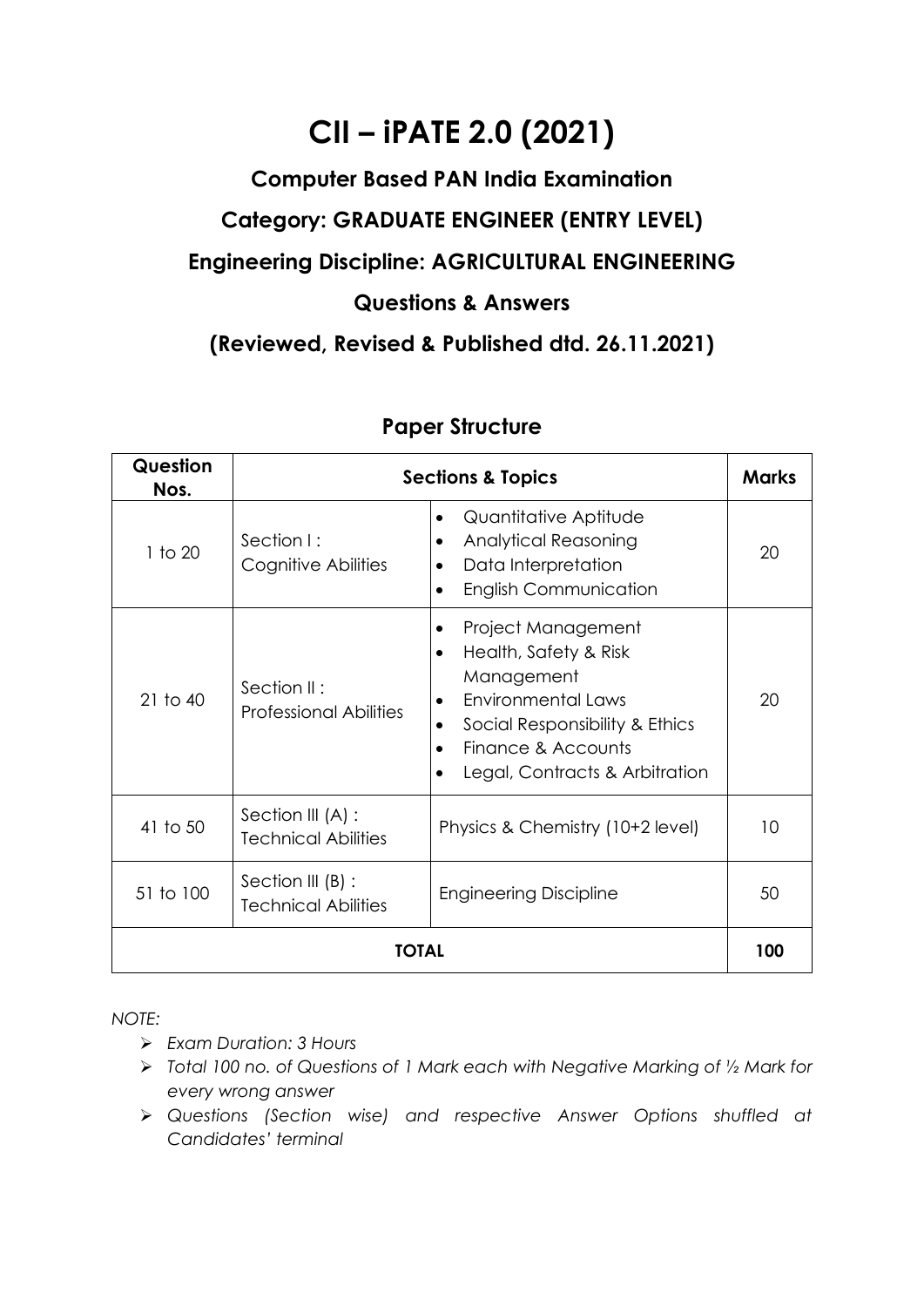| Question<br>No. 1 | Discriminant of a second-degree polynomial with integer coefficients cannot be: |    |    |    |
|-------------------|---------------------------------------------------------------------------------|----|----|----|
| Answer            | $\mathsf{A}$                                                                    | B) | ◡  | D  |
| Options           | 43                                                                              | 33 | 68 | 25 |
| Right             | $\bigwedge$                                                                     |    |    |    |
| Answer            |                                                                                 |    |    |    |

| Question<br>No. 2 | How many subsets A of $\{1, 2, 3, 4, 5, 6, 7, 8, 9,$ and $10\}$ have the property that no two<br>elements of A sum to 11? |     |     |     |
|-------------------|---------------------------------------------------------------------------------------------------------------------------|-----|-----|-----|
| Answer            | A                                                                                                                         | B)  |     |     |
| Options           | 1024                                                                                                                      | 512 | 343 | 243 |
| Right             | ◡                                                                                                                         |     |     |     |
| Answer            |                                                                                                                           |     |     |     |

| Question     | Viru and Aarti started a car journey from Chandigarh to Delhi, which are 288 km apart. Viru |                                                                                         |  |    |  |
|--------------|---------------------------------------------------------------------------------------------|-----------------------------------------------------------------------------------------|--|----|--|
| <b>No. 3</b> | took 12 hours more than Aarti to complete the journey. Had Viru travelled at double his     |                                                                                         |  |    |  |
|              |                                                                                             | actual speed, he would have taken 4 hours less than Aarti to complete the journey. Find |  |    |  |
|              | the respective speeds (in km/hr) at which Viru and Aarti travelled.                         |                                                                                         |  |    |  |
| Answer       | $\mathsf{A}$                                                                                | B)                                                                                      |  | DI |  |
| Options      | 14.4 and 9<br>14.5 and 28.5<br>9 and 14.4<br>15 and 20                                      |                                                                                         |  |    |  |
| Right        |                                                                                             |                                                                                         |  |    |  |
| Answer       |                                                                                             |                                                                                         |  |    |  |

| Question<br>No. 4 | The height of a trapezoid whose diagonals are mutually perpendicular is equal to 4. Find<br>the area of the trapezoid if it is known that the length of one of its diagonals is equal to 5. |                    |                   |               |
|-------------------|---------------------------------------------------------------------------------------------------------------------------------------------------------------------------------------------|--------------------|-------------------|---------------|
| Answer            | $\mathsf{A}$                                                                                                                                                                                | B)                 |                   | DI            |
| Options           | 50/3 square units                                                                                                                                                                           | 100/3 square units | 16/6 square units | None of these |
| Right             | A                                                                                                                                                                                           |                    |                   |               |
| Answer            |                                                                                                                                                                                             |                    |                   |               |

| Question | A polyhedron has faces that are all either triangles or squares. No two square-faces share |       |       |       |
|----------|--------------------------------------------------------------------------------------------|-------|-------|-------|
| No. 5    | an edge, and no two triangular-faces share an edge. What is the ratio of triangular-faces  |       |       |       |
|          | to the number of square-faces?                                                             |       |       |       |
| Answer   | $\mathsf{A}$                                                                               | B)    |       | D)    |
| Options  | 03:04                                                                                      | 04:03 | 01:02 | 04:05 |
| Right    | B                                                                                          |       |       |       |
| Answer   |                                                                                            |       |       |       |

| Question | Your mind likes reading and it actually has a number of important health affects you can't |                                                                                             |                    |              |
|----------|--------------------------------------------------------------------------------------------|---------------------------------------------------------------------------------------------|--------------------|--------------|
| No. 6    | get in any other way. Reading gives you a unique "pause button" for comprehension.         |                                                                                             |                    |              |
|          |                                                                                            | Typically, when you read, you have more time to think. When you watch a film or listen to a |                    |              |
|          |                                                                                            | tape, you don't press that pause button. Reading requires a great deal of concentration,    |                    |              |
|          | which calls your intelligence to action.                                                   |                                                                                             |                    |              |
|          |                                                                                            | The author of this passage would agree that:                                                |                    |              |
| Answer   | $\mathsf{A}$                                                                               | B)                                                                                          | C)                 | D)           |
| Options  | Reading is a good                                                                          | Watching a movie                                                                            |                    |              |
|          | way to relax, since it                                                                     | has the same effect                                                                         |                    |              |
|          | doesn't require that                                                                       | on the intelligence                                                                         | Reading develops   |              |
|          | much thinking.                                                                             | as reading.                                                                                 | your intelligence. | Both A and C |
| Right    | C                                                                                          |                                                                                             |                    |              |
| Answer   |                                                                                            |                                                                                             |                    |              |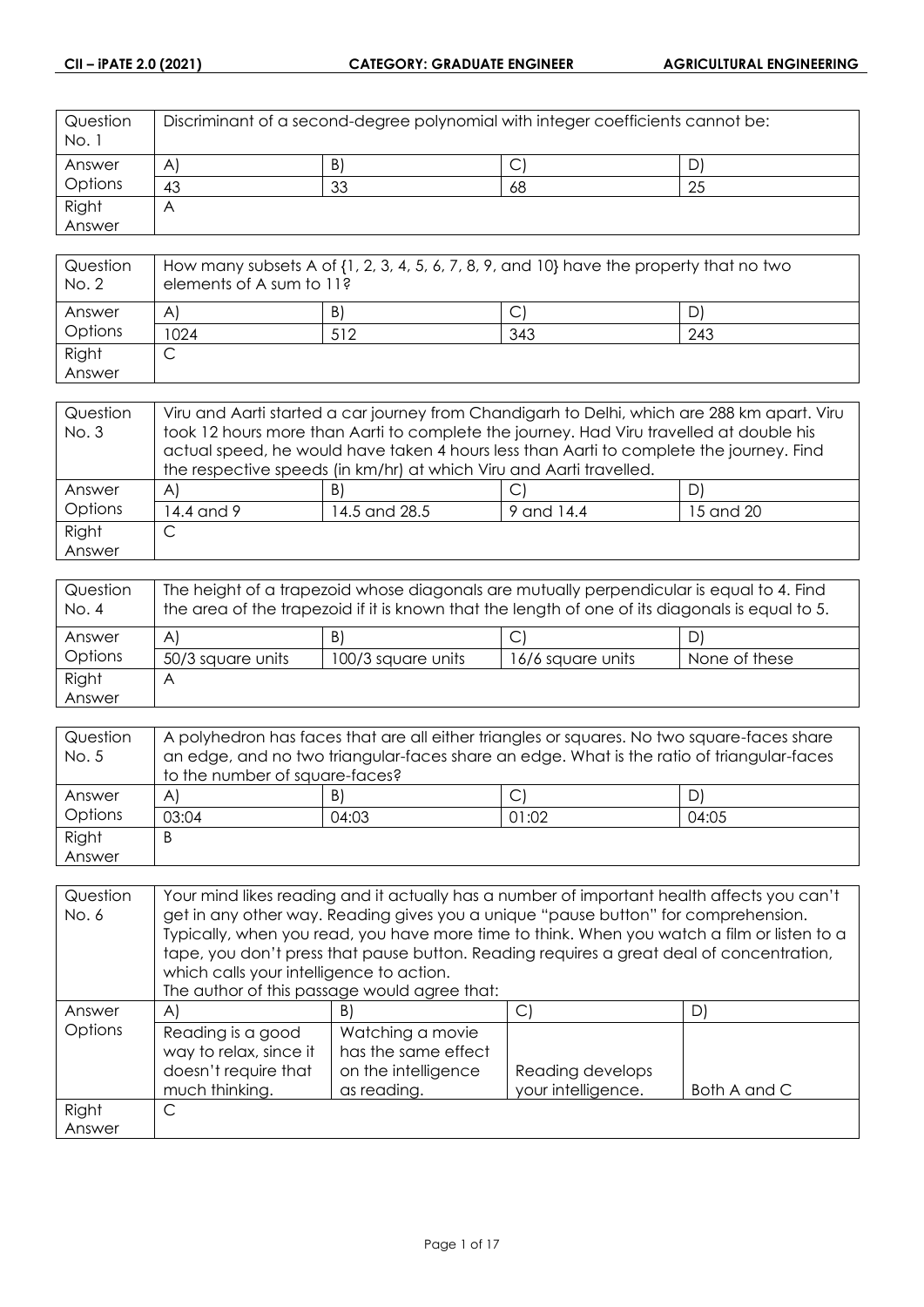| Question       | Read the following information carefully and answer the question given below. |                                                                                             |       |       |
|----------------|-------------------------------------------------------------------------------|---------------------------------------------------------------------------------------------|-------|-------|
| No. 7          |                                                                               | P stands 5m west of R. T stands 5m south of Q.T stands 6m east of U. V stands 2m west of Q. |       |       |
|                |                                                                               | A stands 2m south of U. V stands 3m north of R. If G stands 7m east of P, then in which     |       |       |
|                | direction does G stands with respect to T?                                    |                                                                                             |       |       |
| Answer         | A)                                                                            | B)                                                                                          |       | D)    |
| <b>Options</b> | West                                                                          | East                                                                                        | South | North |
| Right          | D                                                                             |                                                                                             |       |       |
| Answer         |                                                                               |                                                                                             |       |       |

| Question<br>No. 8 | The French Revolution began in 1789 and ended in the late 1790s with the ascent of<br>Napoleon Bonaparte. During this period, French citizens razed and redesigned their<br>country's political landscape, uprooting centuries-old institutions such as absolute<br>monarchy and the feudal system. Like the American Revolution before it, the French<br>Revolution was influenced by Enlightenment ideals, particularly the concepts of popular<br>sovereignty and inalienable rights.<br>From this passage it can be concluded that: |                                                          |                                                                            |                                                 |
|-------------------|-----------------------------------------------------------------------------------------------------------------------------------------------------------------------------------------------------------------------------------------------------------------------------------------------------------------------------------------------------------------------------------------------------------------------------------------------------------------------------------------------------------------------------------------|----------------------------------------------------------|----------------------------------------------------------------------------|-------------------------------------------------|
| Answer            | $\forall$                                                                                                                                                                                                                                                                                                                                                                                                                                                                                                                               | B)                                                       | $\mathsf{C}$                                                               | D)                                              |
| Options           | The French<br>revolution began<br>before the Russian<br>Revolution.                                                                                                                                                                                                                                                                                                                                                                                                                                                                     | In the French<br>Revolution their<br>monarch was killed. | The American<br>Revolution<br>happened before<br>the French<br>Revolution. | Napoleon initiated<br>the French<br>Revolution. |
| Right             | $\subset$                                                                                                                                                                                                                                                                                                                                                                                                                                                                                                                               |                                                          |                                                                            |                                                 |
| Answer            |                                                                                                                                                                                                                                                                                                                                                                                                                                                                                                                                         |                                                          |                                                                            |                                                 |

| Question | A, B, C, D and E are sitting on a bench. A is sitting next to B, C is sitting next to D, D is not |                 |                 |                 |
|----------|---------------------------------------------------------------------------------------------------|-----------------|-----------------|-----------------|
| No. 9    | sitting with E who is on the left end of the bench. C is on the second position from the right.   |                 |                 |                 |
|          | A is to the right of B and E. A and C are sitting together. In which position A is sitting?       |                 |                 |                 |
| Answer   | $\forall$                                                                                         | B)              | ◡               | D)              |
| Options  | Between B and C                                                                                   | Between E and D | Between B and D | Between C and E |
| Right    | A                                                                                                 |                 |                 |                 |
| Answer   |                                                                                                   |                 |                 |                 |

| Question<br>No. 10 | $\mid$ A, P, R, X, S and Z are sitting in a row. S and Z are in the centre. A and P are at the ends. R is<br>sitting to the left of A. Who is to the right of P? |    |  |   |
|--------------------|------------------------------------------------------------------------------------------------------------------------------------------------------------------|----|--|---|
| Answer             | A                                                                                                                                                                | B) |  | D |
| Options            |                                                                                                                                                                  |    |  |   |
| Right              | Α                                                                                                                                                                |    |  |   |
| Answer             |                                                                                                                                                                  |    |  |   |

| Question<br>No. 11 | In the following question choose the word which is the exact OPPOSITE of the given word.<br><b>STRINGENT</b> |          |         |         |
|--------------------|--------------------------------------------------------------------------------------------------------------|----------|---------|---------|
| Answer             | A                                                                                                            | B)       |         |         |
| Options            | Magnanimous                                                                                                  | Vehement | General | Lenient |
| Right              |                                                                                                              |          |         |         |
| Answer             |                                                                                                              |          |         |         |

| Question<br>No. 12 | Some proverbs/idioms are given below together with their meanings. Choose the correct<br>meaning of proverb/idiom.<br>To catch a tartar |                  |                       |                                           |
|--------------------|-----------------------------------------------------------------------------------------------------------------------------------------|------------------|-----------------------|-------------------------------------------|
| Answer             | A                                                                                                                                       | B)               | ◡                     | D)                                        |
| Options            | To trap wanted<br>criminal with great                                                                                                   | To catch a       |                       | To deal with a person<br>who is more than |
|                    | difficulty                                                                                                                              | dangerous person | To meet with disaster | one's match                               |
| Right              | D                                                                                                                                       |                  |                       |                                           |
| Answer             |                                                                                                                                         |                  |                       |                                           |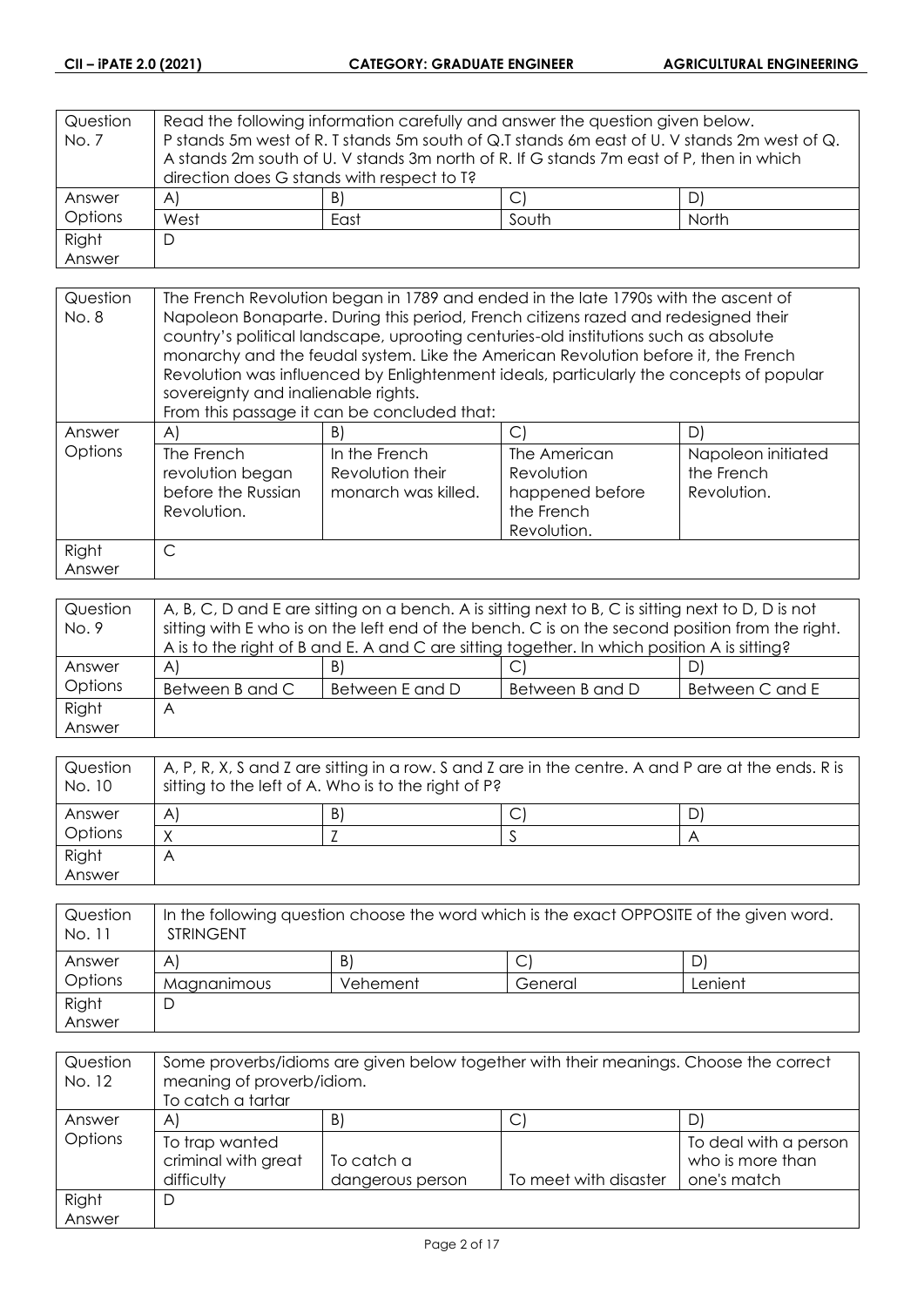| Question<br>No. 13 | Which of the phrases A, B, C and D, given below each sentence should replace the<br>word/phrase printed in bold in the sentence to make it grammatically correct? If the<br>sentence is correct as it is given and no correction is required, mark (E) as the answer. |              |                                                                                           |              |
|--------------------|-----------------------------------------------------------------------------------------------------------------------------------------------------------------------------------------------------------------------------------------------------------------------|--------------|-------------------------------------------------------------------------------------------|--------------|
|                    |                                                                                                                                                                                                                                                                       |              | Since the girl did not want to be disturbed while studying, she left the phone off hooks. |              |
| Answer             | $\forall$                                                                                                                                                                                                                                                             | B)           | С                                                                                         |              |
| Options            | of hook                                                                                                                                                                                                                                                               | for the hook | off hooking                                                                               | off the hook |
| Right              | D                                                                                                                                                                                                                                                                     |              |                                                                                           |              |
| Answer             |                                                                                                                                                                                                                                                                       |              |                                                                                           |              |

| Question<br>No. 14 | In the following question choose the word which is the exact OPPOSITE of the given word.<br><b>FICKLE</b> |         |           |        |
|--------------------|-----------------------------------------------------------------------------------------------------------|---------|-----------|--------|
| Answer             | A                                                                                                         | B)      |           | D      |
| Options            | Courageous                                                                                                | Sincere | Steadfast | Humble |
| Right              | ◡                                                                                                         |         |           |        |
| Answer             |                                                                                                           |         |           |        |

| Question<br>No. 15 | In question below, the passage consists of six sentences. The first and sixth sentence are<br>given in the correct places. The middle four sentences in each have been removed and<br>jumbled up. These are labelled as P, Q, R and S. Find out the proper order for the four<br>sentences. |      |                                                                                                |             |
|--------------------|---------------------------------------------------------------------------------------------------------------------------------------------------------------------------------------------------------------------------------------------------------------------------------------------|------|------------------------------------------------------------------------------------------------|-------------|
|                    | <b>S1:</b> In the middle of one side of the square sits the Chairman of the committee, the most<br>important person in the room.                                                                                                                                                            |      |                                                                                                |             |
|                    | <b>P:</b> For a committee is not just a mere collection of individuals.                                                                                                                                                                                                                     |      |                                                                                                |             |
|                    | <b>Q</b> : On him rests much of the responsibility for the success or failure of the committee.                                                                                                                                                                                             |      |                                                                                                |             |
|                    |                                                                                                                                                                                                                                                                                             |      | <b>R:</b> While this is happening, we have an opportunity to get the 'feel' of this committee. |             |
|                    |                                                                                                                                                                                                                                                                                             |      | S: As the meeting opens, he runs briskly through a number of formalities.                      |             |
|                    | <b>S6:</b> From the moment its members meet, it begins to have a sort nebulous life of its own.                                                                                                                                                                                             |      |                                                                                                |             |
|                    | The Proper sequence should be:                                                                                                                                                                                                                                                              |      |                                                                                                |             |
| Answer             | A)                                                                                                                                                                                                                                                                                          | B)   | $\mathcal{C}$                                                                                  | D)          |
| Options            | <b>RSQP</b>                                                                                                                                                                                                                                                                                 | QSRP | SQPR                                                                                           | <b>PQRS</b> |
| Right              | <sub>B</sub>                                                                                                                                                                                                                                                                                |      |                                                                                                |             |
| Answer             |                                                                                                                                                                                                                                                                                             |      |                                                                                                |             |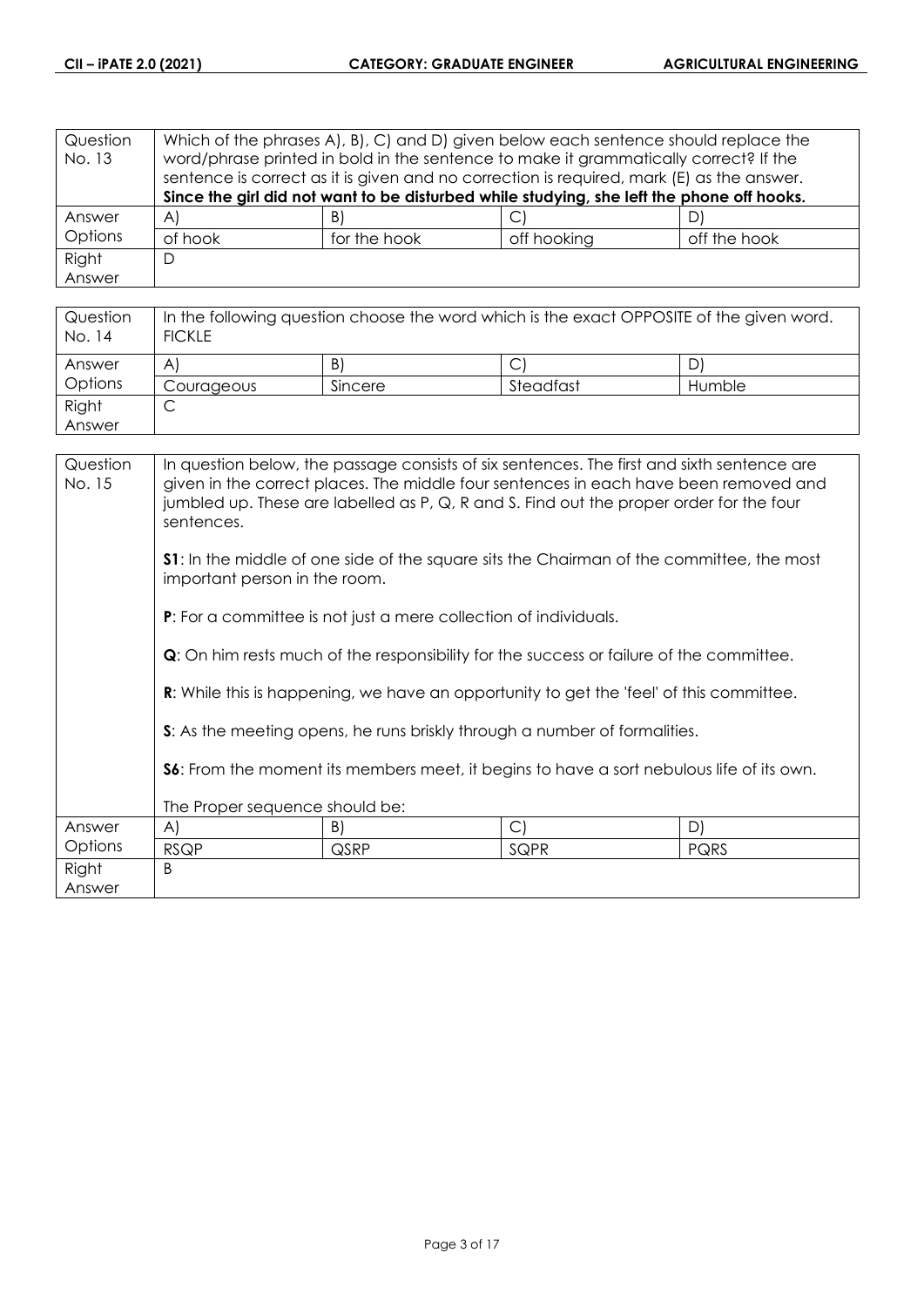#### **Question Question nos. 16 to 20:** No. 16 Following bar chart represents the number of people in 6 different villages (A, B, C, D, E and F) and the tabular column depicts the ratio of literate to illiterate people and percentage of male living in those villages. Number of people living in six villages 3500 3000 2500 2000 1500  $1000$ 50 Villages | Literate : Illiterate | % of male Ť  $\frac{1}{13}$  $\overline{11}$ If 40% of the female from village B is literate, then what is the percentage of male, who is illiterate from village B? Answer A)  $|B|$   $|C|$   $|D|$ **Options** 38% 35% 37% cannot be determined Right C Answer

| Question<br>No. 17 | What is the percentage of literate people in all the six villages together? |     |     |                         |
|--------------------|-----------------------------------------------------------------------------|-----|-----|-------------------------|
| Answer             | AI                                                                          | B)  | C   | D                       |
| Options            | 55%                                                                         | 53% | 51% | cannot be<br>determined |
| Right<br>Answer    | B                                                                           |     |     |                         |

| Question<br>No. 18 | What is the ratio between numbers of illiterate people from villages B, C & D to number of<br>females from villages A, E & F? |         |         |         |
|--------------------|-------------------------------------------------------------------------------------------------------------------------------|---------|---------|---------|
| Answer             | $\mathsf{A}$                                                                                                                  | B)      |         | D,      |
| Options            | 320:527                                                                                                                       | 527:330 | 330:527 | 527:320 |
| Right              |                                                                                                                               |         |         |         |
| Answer             |                                                                                                                               |         |         |         |

| Question<br>No. 19 | If 3% of female from village D & 5% of female from village E are literate then what is the<br>total number of literate males from D & F together? |     |      |                         |
|--------------------|---------------------------------------------------------------------------------------------------------------------------------------------------|-----|------|-------------------------|
| Answer             | A                                                                                                                                                 | B)  |      | D,                      |
| Options            | 1823                                                                                                                                              | 723 | 1623 | cannot be<br>determined |
| Right<br>Answer    | D                                                                                                                                                 |     |      |                         |

| Question<br>No. 20 | The number of females from villages A & C is how much percentage more or less than<br>number of females from villages D & F? |        |        |        |
|--------------------|------------------------------------------------------------------------------------------------------------------------------|--------|--------|--------|
| Answer             | $\mathsf{A}$                                                                                                                 | B)     |        |        |
| Options            | 25.72%                                                                                                                       | 25.76% | 24.76% | 24.72% |
| Right              | ٮ                                                                                                                            |        |        |        |
| Answer             |                                                                                                                              |        |        |        |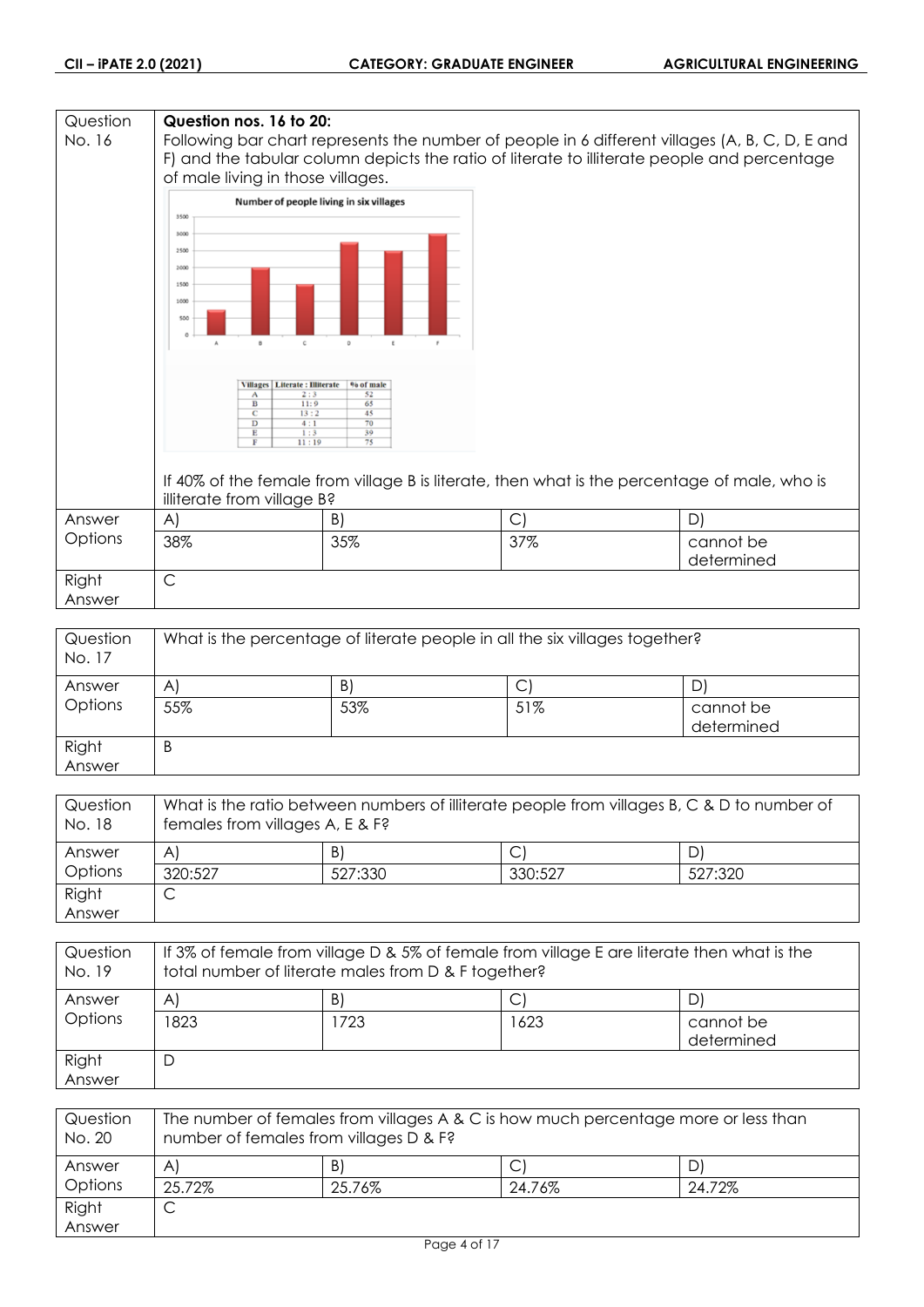| Question<br>No. 21 | A project plan results in a project schedule seems to be too long. If the project network<br>diagram cannot change but extra personnel resources is available, what is the best thing<br>to do? |                     |                   |                  |
|--------------------|-------------------------------------------------------------------------------------------------------------------------------------------------------------------------------------------------|---------------------|-------------------|------------------|
| Answer             | $\mathsf{A}$                                                                                                                                                                                    | B)                  | J                 |                  |
| Options            | Fast track the<br>project                                                                                                                                                                       | Level the resources | Crash the project | Any other option |
| Right              | С                                                                                                                                                                                               |                     |                   |                  |
| Answer             |                                                                                                                                                                                                 |                     |                   |                  |

| Question<br>No. 22 | Which of the following is not Project Management's goal |                                                                    |                                                                       |                                           |
|--------------------|---------------------------------------------------------|--------------------------------------------------------------------|-----------------------------------------------------------------------|-------------------------------------------|
| Answer             | A                                                       | B                                                                  | С                                                                     |                                           |
| Options            | Keeping overall cost<br>within the budget               | Delivering the<br>project/goods to the<br>client at agreed<br>time | Maintaining a<br>satisfactory and well-<br>functioning<br>development | Avoiding<br>customer/client<br>complaints |
| Right<br>Answer    | D                                                       |                                                                    |                                                                       |                                           |

| Question<br>No. 23 | You have recently been named as Project Manager of a new project under a Contract.<br>The Project Management Unit (PMU) gave you the contract signed by the Customer and a<br>Statement of Work and asked you to go on with initiation. Which document should you<br>develop next? |                    |                        |                 |
|--------------------|------------------------------------------------------------------------------------------------------------------------------------------------------------------------------------------------------------------------------------------------------------------------------------|--------------------|------------------------|-----------------|
| Answer             | A                                                                                                                                                                                                                                                                                  | B)                 | C                      | D               |
| Options            | Project Manager<br>Plan                                                                                                                                                                                                                                                            | Milestone Schedule | <b>Project Charter</b> | Scope Statement |
| Right              |                                                                                                                                                                                                                                                                                    |                    |                        |                 |
| Answer             |                                                                                                                                                                                                                                                                                    |                    |                        |                 |

| Question<br>No. 24 | The analysis tool for a quality problem that involves selecting the problem, identifying major<br>categories of potential causes and associating likely specific causes is |                  |                 |            |
|--------------------|----------------------------------------------------------------------------------------------------------------------------------------------------------------------------|------------------|-----------------|------------|
| Answer             | $\mathsf{A}$                                                                                                                                                               | B)               |                 |            |
| Options            | Pareto chart                                                                                                                                                               | Fishbone diagram | Scatter diagram | Check list |
| Right              | B                                                                                                                                                                          |                  |                 |            |
| Answer             |                                                                                                                                                                            |                  |                 |            |

| Question<br>No. 25 | The Occupational Safety & Health Administration requires employers to have Hearing<br>Conservation Plans if the average 8-hour noise exposure is more than |        |          |       |
|--------------------|------------------------------------------------------------------------------------------------------------------------------------------------------------|--------|----------|-------|
| Answer             | A                                                                                                                                                          | B)     |          |       |
| Options            | 1000 dB                                                                                                                                                    | 500 dB | $105$ dB | 85 dB |
| Right              |                                                                                                                                                            |        |          |       |
| Answer             |                                                                                                                                                            |        |          |       |

| Question<br>No. 26 | Ammonia becomes an immediate danger to your life and health when it is present at the<br>following level or greater |        |         |          |
|--------------------|---------------------------------------------------------------------------------------------------------------------|--------|---------|----------|
| Answer             | A                                                                                                                   | B.     |         |          |
| Options            | 10 ppm                                                                                                              | 30 ppm | 300 ppm | 1000 ppm |
| Right              |                                                                                                                     |        |         |          |
| Answer             |                                                                                                                     |        |         |          |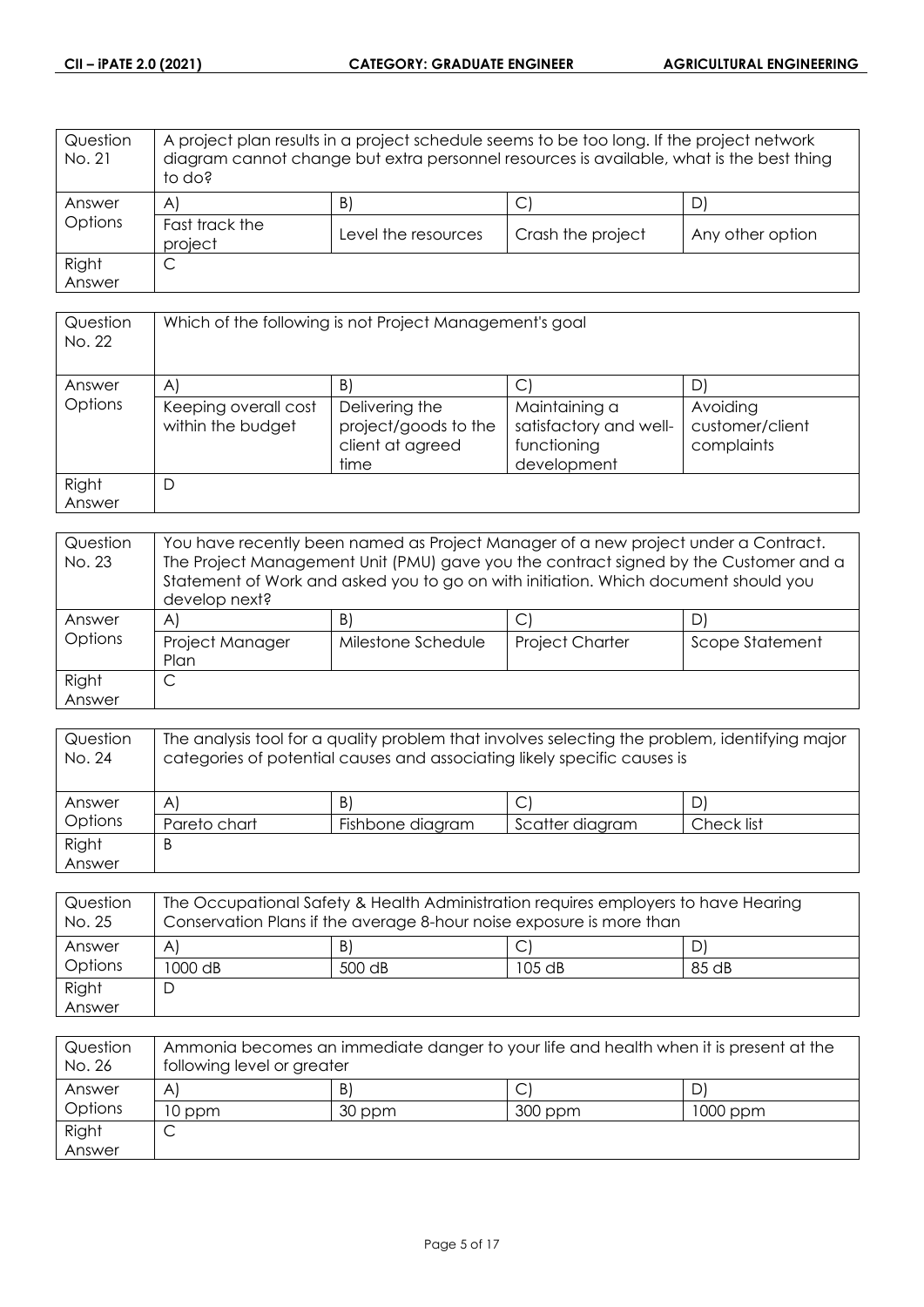| Question<br>No. 27 | Exposure to high levels of noise can lead to which of the following: |                              |                 |                  |
|--------------------|----------------------------------------------------------------------|------------------------------|-----------------|------------------|
| Answer             | $\mathsf{A}$                                                         | B)                           | U               |                  |
| Options            | High blood pressure                                                  | Gastrointestinal<br>problems | Chronic fatigue | All of the above |
| Right              |                                                                      |                              |                 |                  |
| Answer             |                                                                      |                              |                 |                  |

| Question<br>No. 28 | Which type of fire extinguishing system is most commonly used to protect areas containing<br>valuable equipment such as data processing rooms, telecommunications switches, and<br>process control rooms? |                                         |                                    |                                              |
|--------------------|-----------------------------------------------------------------------------------------------------------------------------------------------------------------------------------------------------------|-----------------------------------------|------------------------------------|----------------------------------------------|
| Answer<br>Options  | $\mathsf{A}$<br>Fixed extinguishing<br>systems                                                                                                                                                            | B'<br>Portable<br>extinguishing systems | С<br>Hose extinguishing<br>systems | It's up to the<br>discretion the<br>employer |
| Right<br>Answer    | A                                                                                                                                                                                                         |                                         |                                    |                                              |

| Question<br>No. 29 | If you need to wear glasses with your eye or face protection, which of the following options<br>is acceptable                                           |                                                              |                                                                                              |                  |
|--------------------|---------------------------------------------------------------------------------------------------------------------------------------------------------|--------------------------------------------------------------|----------------------------------------------------------------------------------------------|------------------|
| Answer             | $\mathsf{A}$                                                                                                                                            | B)                                                           | С                                                                                            | D                |
| Options            | Wearing prescription<br>spectacles with side<br>shields and<br>protective lenses<br>that meet safety<br>requirements and<br>also correct your<br>vision | Wearing goggles<br>that fit comfortably<br>over your glasses | Wearing goggles<br>that have corrective<br>lenses mounted<br>behind the<br>protective lenses | All of the above |
| Right<br>Answer    | D                                                                                                                                                       |                                                              |                                                                                              |                  |

| Question | Under which Section of Environment Pollution Act, the CPCB can issue the directions |            |            |           |
|----------|-------------------------------------------------------------------------------------|------------|------------|-----------|
| No. 30   | directly to industries                                                              |            |            |           |
| Answer   | A                                                                                   | B)         |            | DI        |
| Options  | Section 16                                                                          | Section 18 | Section 11 | Section 5 |
| Right    | C                                                                                   |            |            |           |
| Answer   |                                                                                     |            |            |           |

| Question<br>No. 31 | Which of these divisions of Pollution Control Implementation deals with Air Polluting<br>Industries |            |             |           |
|--------------------|-----------------------------------------------------------------------------------------------------|------------|-------------|-----------|
| Answer             | A                                                                                                   | B)         |             |           |
| Options            | $PCI -$                                                                                             | $PCI - II$ | $PCI - III$ | SSI & Law |
| Right              | B                                                                                                   |            |             |           |
| Answer             |                                                                                                     |            |             |           |

| Question<br>No. 32 | The Kyoto Protocol is an international treaty which extends the United Nations<br>Framework Convention on Climate Change (UNFCCC). In which year the convention<br>held? |      |      |      |
|--------------------|--------------------------------------------------------------------------------------------------------------------------------------------------------------------------|------|------|------|
| Answer             | $\mathsf{A}^{\mathsf{c}}$                                                                                                                                                | B)   |      |      |
| Options            | 1987                                                                                                                                                                     | 1995 | 1992 | 1997 |
| Right              | C                                                                                                                                                                        |      |      |      |
| Answer             |                                                                                                                                                                          |      |      |      |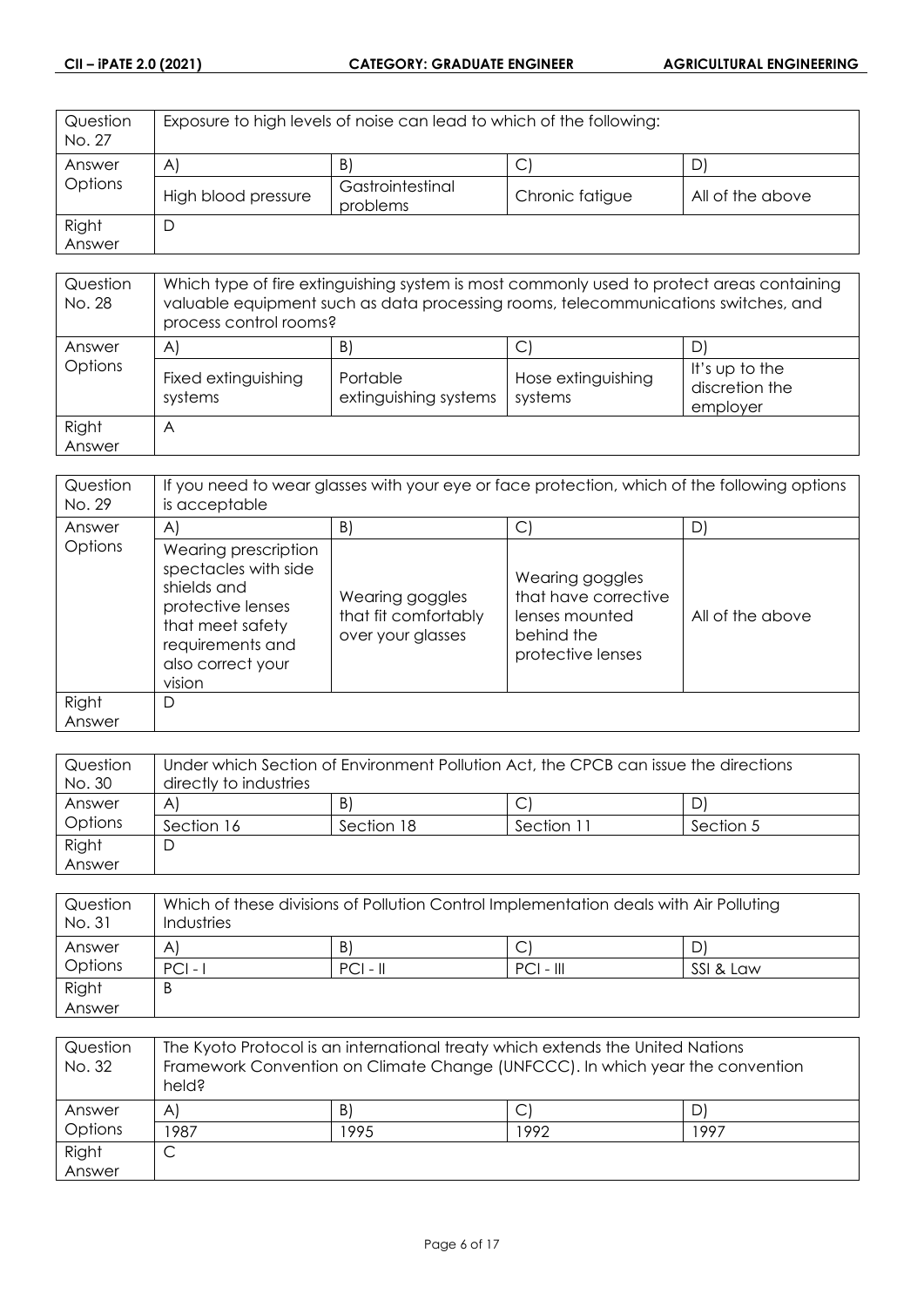| Question<br>No. 33 |                                                                             | What is the harm from manipulation of Earth's Ozone layer? |                                                                               |                                                                     |
|--------------------|-----------------------------------------------------------------------------|------------------------------------------------------------|-------------------------------------------------------------------------------|---------------------------------------------------------------------|
| Answer             | A                                                                           | B                                                          |                                                                               |                                                                     |
| Options            | The average<br>temperature of<br>Earth's surface will<br>increase gradually | The Oxygen content<br>of the atmosphere<br>will decrease   | Increased amount of<br>Ultraviolet radiation<br>will reach earth's<br>surface | Sea level will rise as<br>the polar ice caps<br>will gradually melt |
| Right              | C                                                                           |                                                            |                                                                               |                                                                     |
| Answer             |                                                                             |                                                            |                                                                               |                                                                     |

| Question<br>No. 34 | Which of the following would not represent the cash outflows for the business? |                      |                     |                     |
|--------------------|--------------------------------------------------------------------------------|----------------------|---------------------|---------------------|
| Answer             | A                                                                              | B                    |                     |                     |
| Options            | Purchase of building                                                           | The sale of land for | Retirement of long- | The payment of cash |
|                    | for cash                                                                       | cash                 | term debt           | for dividends       |
| Right              | B                                                                              |                      |                     |                     |
| Answer             |                                                                                |                      |                     |                     |

| Question<br>No. 35 | Which one of the following tangible fixed assets would not normally be depreciated? |           |      |           |
|--------------------|-------------------------------------------------------------------------------------|-----------|------|-----------|
| Answer             | A                                                                                   | B.        | ◡    | D         |
| Options            | <b>Buildings</b>                                                                    | Machinery | Land | Equipment |
| Right              | ◡                                                                                   |           |      |           |
| Answer             |                                                                                     |           |      |           |

| Question | A Profit is earned if? |                |                     |                |
|----------|------------------------|----------------|---------------------|----------------|
| No. 36   |                        |                |                     |                |
| Answer   | A                      | B)             | Ć                   |                |
| Options  | Assets exceed          | Income exceeds | Cash Inflow exceeds | Income exceeds |
|          | Expenditure            | Expenditure    | <b>Cash Outflow</b> | Liabilities    |
| Right    | B                      |                |                     |                |
| Answer   |                        |                |                     |                |

| Question<br>No. 37 | Which of the following budgets is normally prepared first? |              |                                 |                           |
|--------------------|------------------------------------------------------------|--------------|---------------------------------|---------------------------|
| Answer             | B)<br>$\mathsf{A}$<br>D.<br>◡                              |              |                                 |                           |
| Options            | Cash budget                                                | Sales budget | Merchandise<br>purchases budget | Selling expense<br>budget |
| Right<br>Answer    | B                                                          |              |                                 |                           |

| Question<br>No. 38 | What is the correct sequence in the formation of a contract? |                                                    |                                                    |                                                    |
|--------------------|--------------------------------------------------------------|----------------------------------------------------|----------------------------------------------------|----------------------------------------------------|
| Answer             | A                                                            | B'                                                 |                                                    | D                                                  |
| Options            | Offer, acceptance,<br>agreement,<br>consideration.           | Agreement,<br>consideration, offer,<br>acceptance. | Offer, agreement,<br>consideration,<br>acceptance. | Offer, acceptance,<br>consideration,<br>agreement. |
| Right              | D                                                            |                                                    |                                                    |                                                    |
| Answer             |                                                              |                                                    |                                                    |                                                    |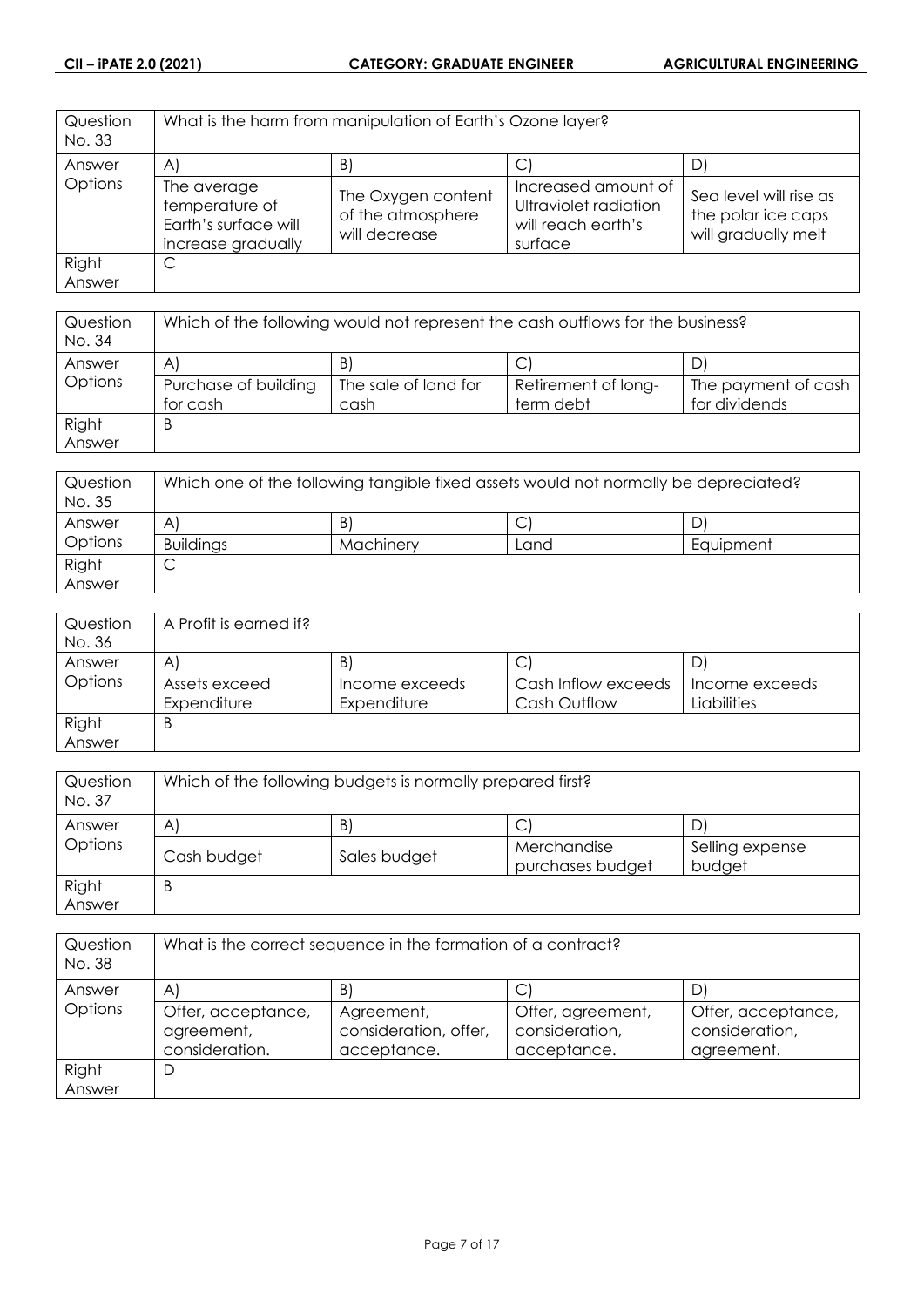| Question<br>No. 39 |                                                                                                    | Which of the following answers is most accurate description of arbitration?                                                  |                                                                                      |                                                                                        |
|--------------------|----------------------------------------------------------------------------------------------------|------------------------------------------------------------------------------------------------------------------------------|--------------------------------------------------------------------------------------|----------------------------------------------------------------------------------------|
| Answer             | $\mathsf{A}$                                                                                       | B)                                                                                                                           | C                                                                                    | D)                                                                                     |
| Options            | An informal meeting<br>between the parties<br>involving a<br>discussion to sort out<br>the dispute | An adjucative<br>process where the<br>parties submit their<br>disputes for a<br>binding decision to<br>an impartial tribunal | A meeting between<br>the parties where an<br>impartial third party<br>gives decision | An impartial umpire<br>selected to decide<br>after hearing the<br>dispute from parties |
| Right<br>Answer    | B                                                                                                  |                                                                                                                              |                                                                                      |                                                                                        |

| Question<br>No. 40 | Which of the following answers is not type of alternative dispute resolution? |                   |              |           |
|--------------------|-------------------------------------------------------------------------------|-------------------|--------------|-----------|
| Answer             | A                                                                             | B)                | ◡            |           |
| Options            | Arbitration                                                                   | Court proceedings | Conciliation | Mediation |
| Right              | B                                                                             |                   |              |           |
| Answer             |                                                                               |                   |              |           |

| Question<br>No. 41 | The equation of state for n moles of an ideal gas is PV =nRT, where R is the universal gas<br>constant and all other quantities have their usual meanings. What are the dimensions of R? |                                  |                             |                     |
|--------------------|------------------------------------------------------------------------------------------------------------------------------------------------------------------------------------------|----------------------------------|-----------------------------|---------------------|
| Answer<br>Options  | A<br>MºLT-2 K-1 mol-1                                                                                                                                                                    | B<br>$M^{0}[2T-2K^{-1}mol^{-1}]$ | $ML^{2}T-2$ K $-1$ mol $-1$ | $ML-2T-2$ K-1 mol-1 |
| Right<br>Answer    | ◡                                                                                                                                                                                        |                                  |                             |                     |

| Question<br>No. 42 | A cylindrical tube open at both ends has fundamental frequency n. If one of the ends is<br>closed, the fundamental frequency will become |    |               |    |
|--------------------|------------------------------------------------------------------------------------------------------------------------------------------|----|---------------|----|
| Answer             | A                                                                                                                                        | B) | $\mathcal{L}$ | D' |
| Options            | n/2                                                                                                                                      | 2n | 4n            |    |
| Right              |                                                                                                                                          |    |               |    |
| Answer             |                                                                                                                                          |    |               |    |

| Question<br>No. 43 | The speed of sound in a gas is V and the root mean square speed of the gas molecules is<br>$V_{rms}$ . If the ratio of the specific heats of the gas is 1.5, then the ratio of V: $V_{rms}$ will be |     |      |               |
|--------------------|-----------------------------------------------------------------------------------------------------------------------------------------------------------------------------------------------------|-----|------|---------------|
| Answer             | A                                                                                                                                                                                                   | B   |      |               |
| Options            | :2                                                                                                                                                                                                  | 1:3 | 1:√2 | $1:1\sqrt{3}$ |
| Right              |                                                                                                                                                                                                     |     |      |               |
| Answer             |                                                                                                                                                                                                     |     |      |               |

| Question<br>No. 44 | Which of the following phenomena gives evidence of the molecular structure of the<br>matter? |                  |             |              |
|--------------------|----------------------------------------------------------------------------------------------|------------------|-------------|--------------|
| Answer             | Α                                                                                            | B)               |             |              |
| Options            | Brownian motion                                                                              | <b>Diffusion</b> | Evaporation | All of these |
| Right              |                                                                                              |                  |             |              |
| Answer             |                                                                                              |                  |             |              |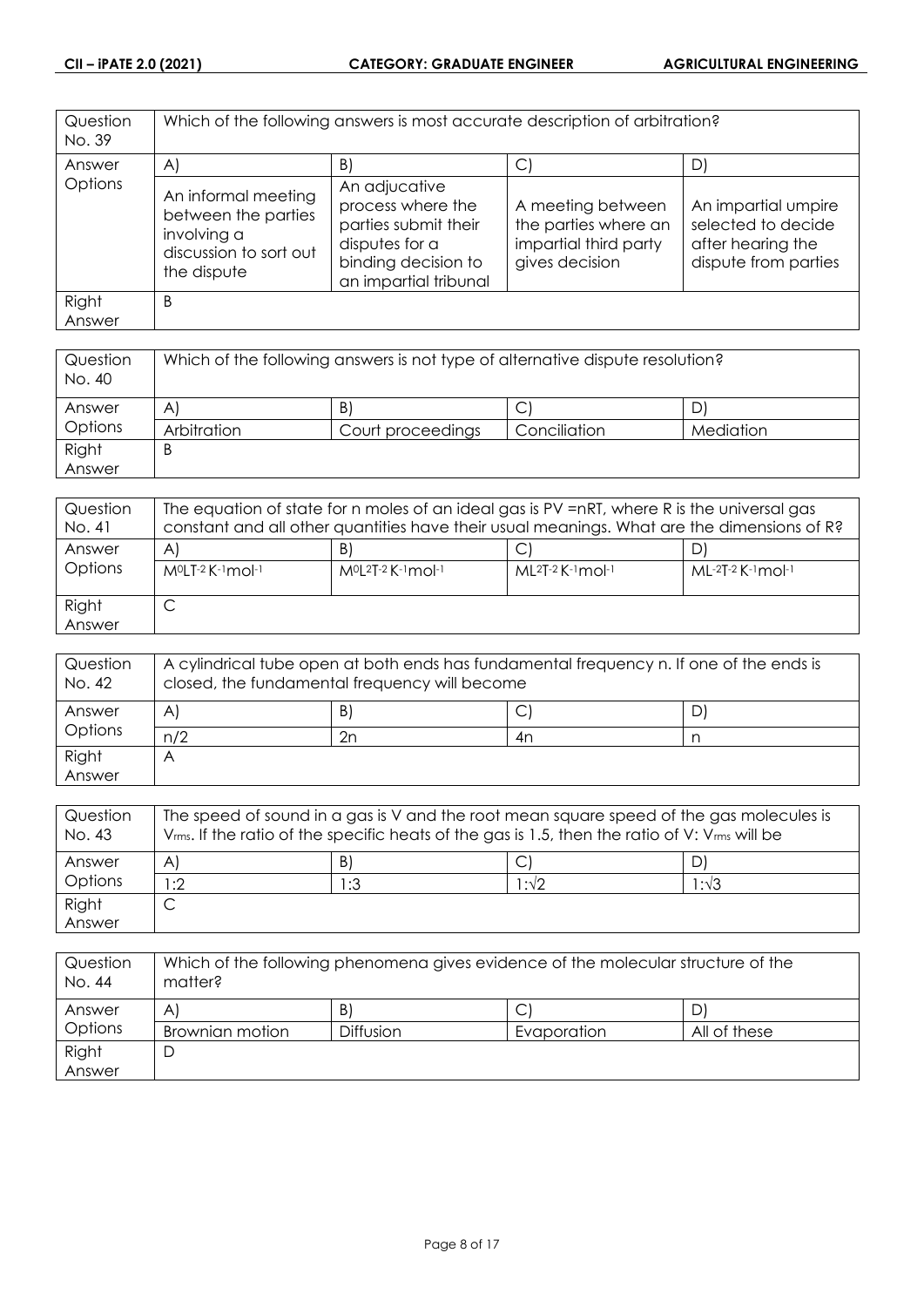| Question | Starting with the same initial conditions, an ideal gas expands from volume $V_1$ to $V_2$ in three |                   |                   |                   |
|----------|-----------------------------------------------------------------------------------------------------|-------------------|-------------------|-------------------|
| No. 45   | different ways. The work done by the gas is $W_1$ if the process is purely isobaric, $W_2$ if the   |                   |                   |                   |
|          | process is purely isochoric and W <sub>3</sub> if the process is purely adiabatic. Then             |                   |                   |                   |
| Answer   | $\mathsf{A}$                                                                                        | B)                |                   | D'                |
| Options  | $W_1 > W_2 > W_3$                                                                                   | $W_2 > W_1 > W_3$ | $W_1 > W_3 > W_2$ | $W_3 > W_1 > W_2$ |
| Right    | С                                                                                                   |                   |                   |                   |
| Answer   |                                                                                                     |                   |                   |                   |

| Question<br>No. 46 | A vessel contains a mixture of 1 mole of oxygen and two moles of nitrogen at 300K. The<br>ratio of the rotational kinetic energy per $O_2$ molecule to that per $N_2$ molecule is |      |     |                                                             |
|--------------------|-----------------------------------------------------------------------------------------------------------------------------------------------------------------------------------|------|-----|-------------------------------------------------------------|
| Answer             | A                                                                                                                                                                                 | B)   |     |                                                             |
| Options            | 1:1                                                                                                                                                                               | l :2 | 2:1 | Depends on the<br>moment of inertia of<br>the two molecules |
| Right<br>Answer    | $\forall$                                                                                                                                                                         |      |     |                                                             |

| Question | In a test experiment on a model aeroplane in a wind tunnel, the flow speeds on the lower                   |               |                          |                               |
|----------|------------------------------------------------------------------------------------------------------------|---------------|--------------------------|-------------------------------|
| No. 47   | and upper surfaces of the wing are v and $\sqrt{2}v$ respectively. If the density of air is $\rho$ and the |               |                          |                               |
|          | surface area of the wing is A, the dynamic life on the wing is given by                                    |               |                          |                               |
| Answer   | A                                                                                                          | B)            | C                        | D.                            |
| Options  | $(p v^2 A)/\sqrt{2}$                                                                                       | $(p v^2 A)/2$ | $2\rho$ v <sup>2</sup> A | $\sqrt{2}$ O v <sup>2</sup> A |
| Right    | Β                                                                                                          |               |                          |                               |
| Answer   |                                                                                                            |               |                          |                               |

| Question | A boy whirls a stone in a horizontal circle 2m above the ground by means of a string 1.25m  |                     |                                                                                     |                     |
|----------|---------------------------------------------------------------------------------------------|---------------------|-------------------------------------------------------------------------------------|---------------------|
| No. 48   | long. The string breaks and the stone flies off horizontally, striking the ground 10m away. |                     |                                                                                     |                     |
|          |                                                                                             |                     | What is the magnitude of the centripetal acceleration during circular motion? (Take |                     |
|          | $g=10m/s^2$                                                                                 |                     |                                                                                     |                     |
| Answer   | $\mathsf{A}$                                                                                | B)                  |                                                                                     | D                   |
| Options  | 400m/s <sup>2</sup>                                                                         | 300m/s <sup>2</sup> | 200m/s <sup>2</sup>                                                                 | 100m/s <sup>2</sup> |
| Right    | ◡                                                                                           |                     |                                                                                     |                     |
| Answer   |                                                                                             |                     |                                                                                     |                     |

| Question<br>No. 49 | Radium (with Atomic no. = 87, Mass No. = 221) undergoes radioactive decay with a half-life<br>of 4 days. The probability that a Ra nucleus will disintegrate in 8 days is |     |    |  |
|--------------------|---------------------------------------------------------------------------------------------------------------------------------------------------------------------------|-----|----|--|
| Answer             | A                                                                                                                                                                         | B)  |    |  |
| Options            | /4                                                                                                                                                                        | 3/4 | /2 |  |
| Right              | B                                                                                                                                                                         |     |    |  |
| Answer             |                                                                                                                                                                           |     |    |  |

| Question<br>No. 50 | A tunnel is dug along the diameter of the earth. An object is held in the tunnel at a<br>distance x from the centre of the earth. The magnitude of the gravitational force on the<br>object is proportional to |         |  |       |
|--------------------|----------------------------------------------------------------------------------------------------------------------------------------------------------------------------------------------------------------|---------|--|-------|
| Answer             | A                                                                                                                                                                                                              | B       |  |       |
| Options            | $\sqrt{x}$                                                                                                                                                                                                     | $1/x^2$ |  | $x^2$ |
| Right              |                                                                                                                                                                                                                |         |  |       |
| Answer             |                                                                                                                                                                                                                |         |  |       |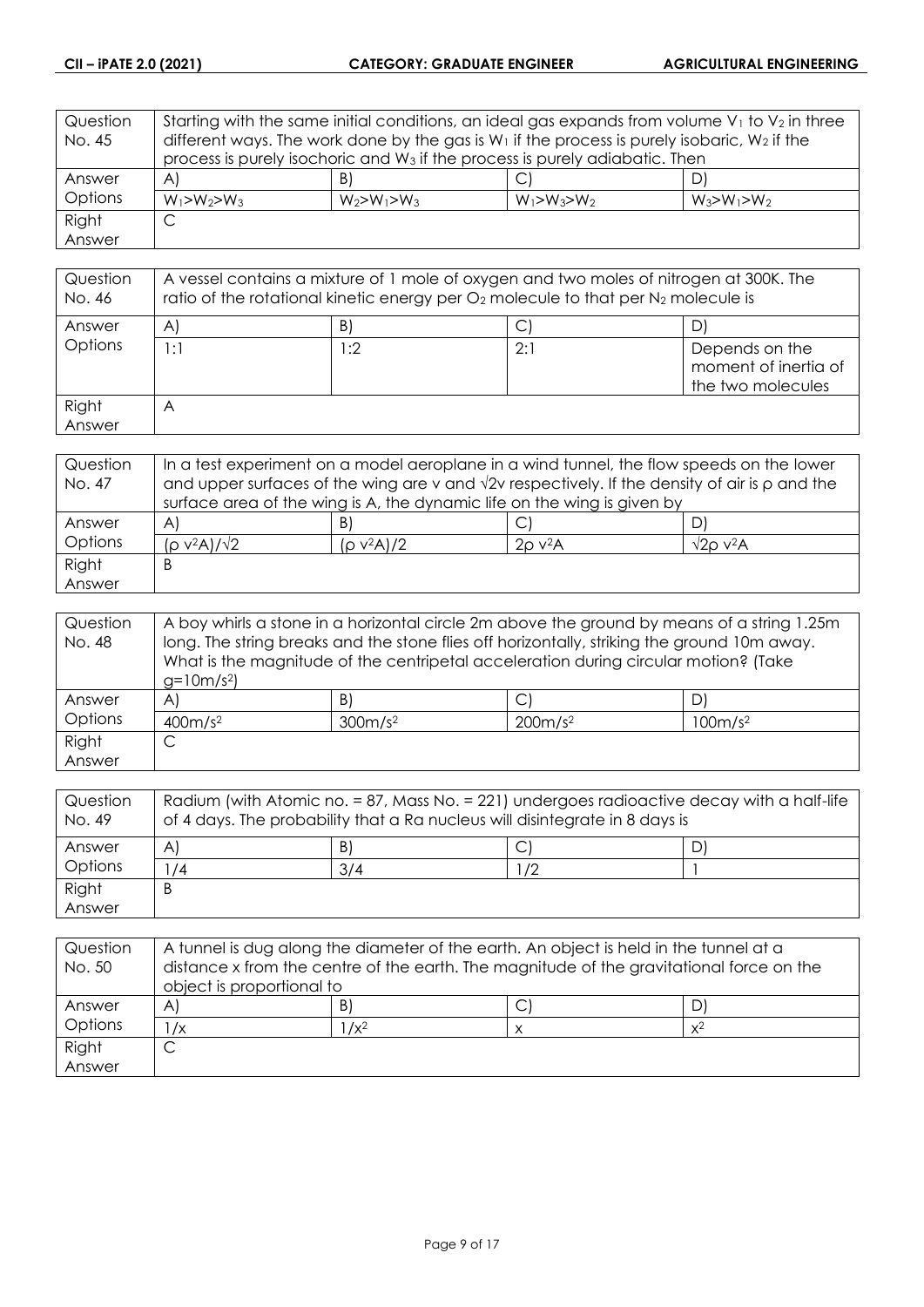| Question<br>No. 51 | The brake thermal efficiency of modern diesel engine at full load and rated speed is about |     |     |      |
|--------------------|--------------------------------------------------------------------------------------------|-----|-----|------|
| Answer             | $\mathsf{A}$                                                                               | B   | ◡   |      |
| Options            | $40\%$                                                                                     | 60% | 75% | 90 % |
| Right              | A                                                                                          |     |     |      |
| Answer             |                                                                                            |     |     |      |

| Question<br>No. 52 | Maximum engine torque in tractor engine is generated at |                                 |                                    |                             |
|--------------------|---------------------------------------------------------|---------------------------------|------------------------------------|-----------------------------|
| Answer             | $\mathsf{A}$                                            | B.                              |                                    |                             |
| Options            | rated speed                                             | about 60% rpm of<br>rated speed | at about 90% rpm of<br>rated speed | at about 2200<br>engine rpm |
| Right<br>Answer    | B                                                       |                                 |                                    |                             |

| Question<br>No. 53 | SAE 20W50 oil is recommended for tractor engines |           |                    |                     |
|--------------------|--------------------------------------------------|-----------|--------------------|---------------------|
| Answer             | A                                                | B.        |                    |                     |
| Options            | in summer                                        | in winter | in humid condition | throughout the year |
| Right              |                                                  |           |                    |                     |
| Answer             |                                                  |           |                    |                     |

| Question<br>No. 54 | Differential unit of the tractor transmit equal<br>to both the rear wheels of a two-wheel<br>drive tractor. |        |                  |       |
|--------------------|-------------------------------------------------------------------------------------------------------------|--------|------------------|-------|
| Answer             | A                                                                                                           | B      |                  | D'    |
| Options            | power                                                                                                       | toraue | rotational speed | torce |
| Right              | B                                                                                                           |        |                  |       |
| Answer             |                                                                                                             |        |                  |       |

| Question<br>No. 55 | Maximum engine power of tractor engine is generated at |                    |                    |                   |
|--------------------|--------------------------------------------------------|--------------------|--------------------|-------------------|
| Answer             | $\mathsf{A}$                                           | B.                 |                    |                   |
| Options            | rated speed                                            | about 400 rpm less | about 400 rpm more | about 1200 engine |
|                    |                                                        | than rated speed   | than rated speed   | rpm               |
| Right              | A                                                      |                    |                    |                   |
| Answer             |                                                        |                    |                    |                   |

| Question<br>No. 56 | The maximum draw-bar power of 2-wheel drive tractor is achieved at the wheel slip of |            |        |        |
|--------------------|--------------------------------------------------------------------------------------|------------|--------|--------|
| Answer             | A                                                                                    | B)         | ◡      | D      |
| Options            | $0 - 10\%$                                                                           | $10 - 20%$ | 20-30% | 30-40% |
| Right              | B                                                                                    |            |        |        |
| Answer             |                                                                                      |            |        |        |

| Question<br>No. 57 | Tractive performance of a tractor may be improved by |                           |                                                      |                  |
|--------------------|------------------------------------------------------|---------------------------|------------------------------------------------------|------------------|
| Answer             | A                                                    | B'                        |                                                      |                  |
| Options            | ballasting front<br>wheels                           | ballasting rear<br>wheels | reducing inflation<br>pressure of traction<br>wheels | All of the above |
| Right<br>Answer    | D                                                    |                           |                                                      |                  |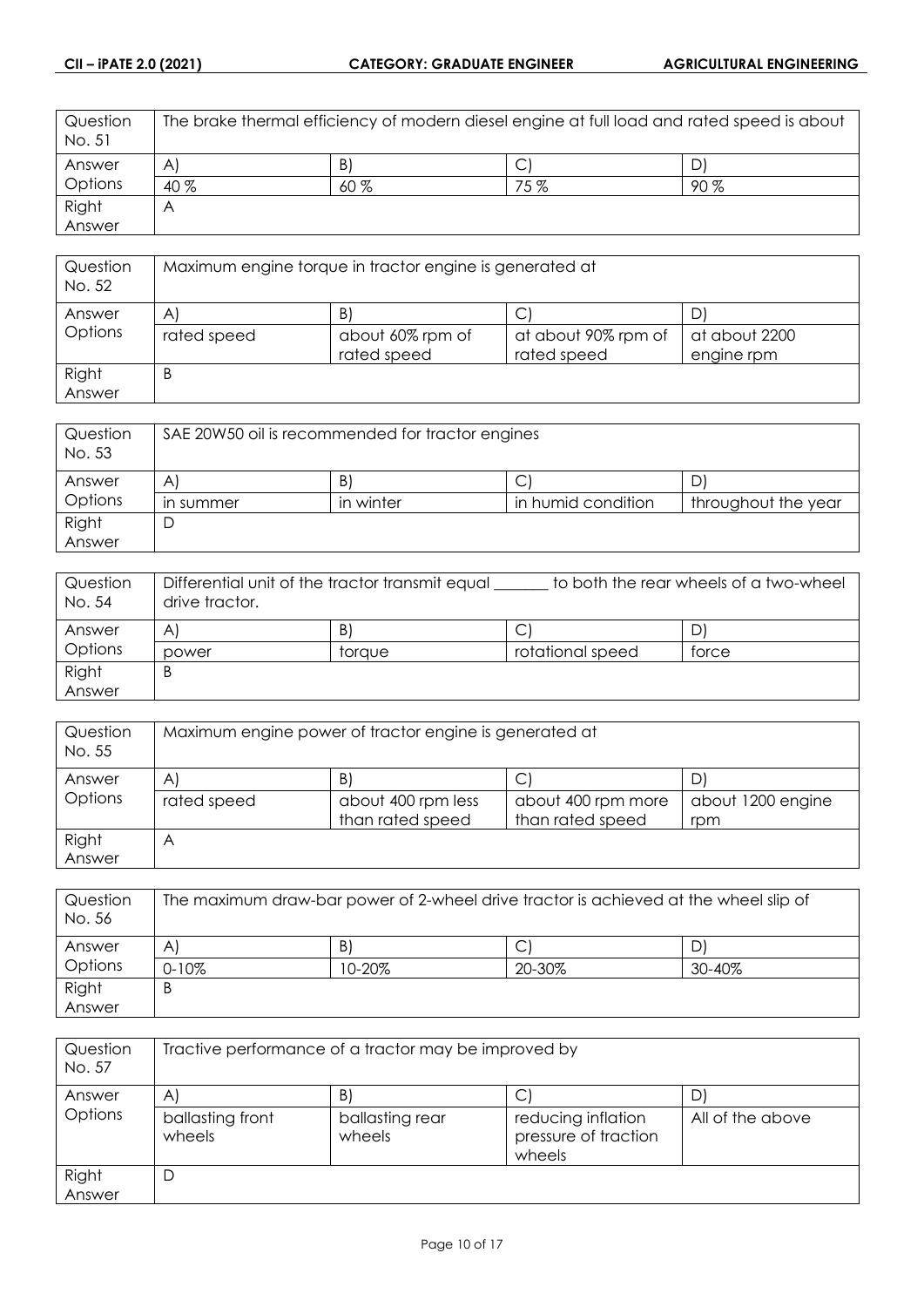| Question<br>No. 58 | The distance of CG of a tractor from the rear axle is about |                    |                     |                    |
|--------------------|-------------------------------------------------------------|--------------------|---------------------|--------------------|
| Answer             | $\mathsf{A}$                                                | B.                 |                     |                    |
| Options            | half of wheel base                                          | two-third of wheel | one-fourth of wheel | one-third of wheel |
|                    |                                                             | base               | base                | base               |
| Right              |                                                             |                    |                     |                    |
| Answer             |                                                             |                    |                     |                    |

| Question<br>No. 59 | The longitudinal stability of the tractor can be improved by |                                     |                                             |                                              |
|--------------------|--------------------------------------------------------------|-------------------------------------|---------------------------------------------|----------------------------------------------|
| Answer             | A                                                            | B                                   |                                             |                                              |
| Options            | putting dead weight<br>on the front                          | putting dead weight<br>on rear axle | decreasing air<br>pressure of rear<br>wheel | decreasing air<br>pressure of front<br>wheel |
| Right              | $\forall$                                                    |                                     |                                             |                                              |
| Answer             |                                                              |                                     |                                             |                                              |

| Question<br>No. 60 | Cone penetration resistance (cone index) of soil decreases as |                  |             |             |
|--------------------|---------------------------------------------------------------|------------------|-------------|-------------|
| Answer             | A                                                             | B)               |             |             |
| Options            | moisture content                                              | moisture content | ambient     | ambient     |
|                    | increases                                                     | decreases        | temperature | temperature |
|                    |                                                               |                  | increases   | decreases   |
| Right              | $\forall$                                                     |                  |             |             |
| Answer             |                                                               |                  |             |             |

| Question<br>No. 61 | For normal tillage operation on dry soil, the tractive efficiency lies in the range of |        |        |        |
|--------------------|----------------------------------------------------------------------------------------|--------|--------|--------|
| Answer             | A                                                                                      | B)     |        |        |
| Options            | 40-50%                                                                                 | 50-60% | 60-70% | 30-40% |
| Right              |                                                                                        |        |        |        |
| Answer             |                                                                                        |        |        |        |

| Question<br>No. 62 | A doubling of sound pressure occurs with each increase of |      |      |       |
|--------------------|-----------------------------------------------------------|------|------|-------|
| Answer             | A                                                         | B.   | ◡    |       |
| Options            | 3 dB                                                      | 6 dB | 9 dB | 12 dB |
| Right<br>Answer    | B                                                         |      |      |       |
|                    |                                                           |      |      |       |

| Question<br>No. 63 | In indigenous plough, the depth of operation can be varied by changing |             |                    |                             |
|--------------------|------------------------------------------------------------------------|-------------|--------------------|-----------------------------|
| Answer             | Α                                                                      | B)          | C                  |                             |
| Options            | beam angle                                                             | share angle | load on the handle | all the three<br>parameters |
| Right<br>Answer    | Ľ                                                                      |             |                    |                             |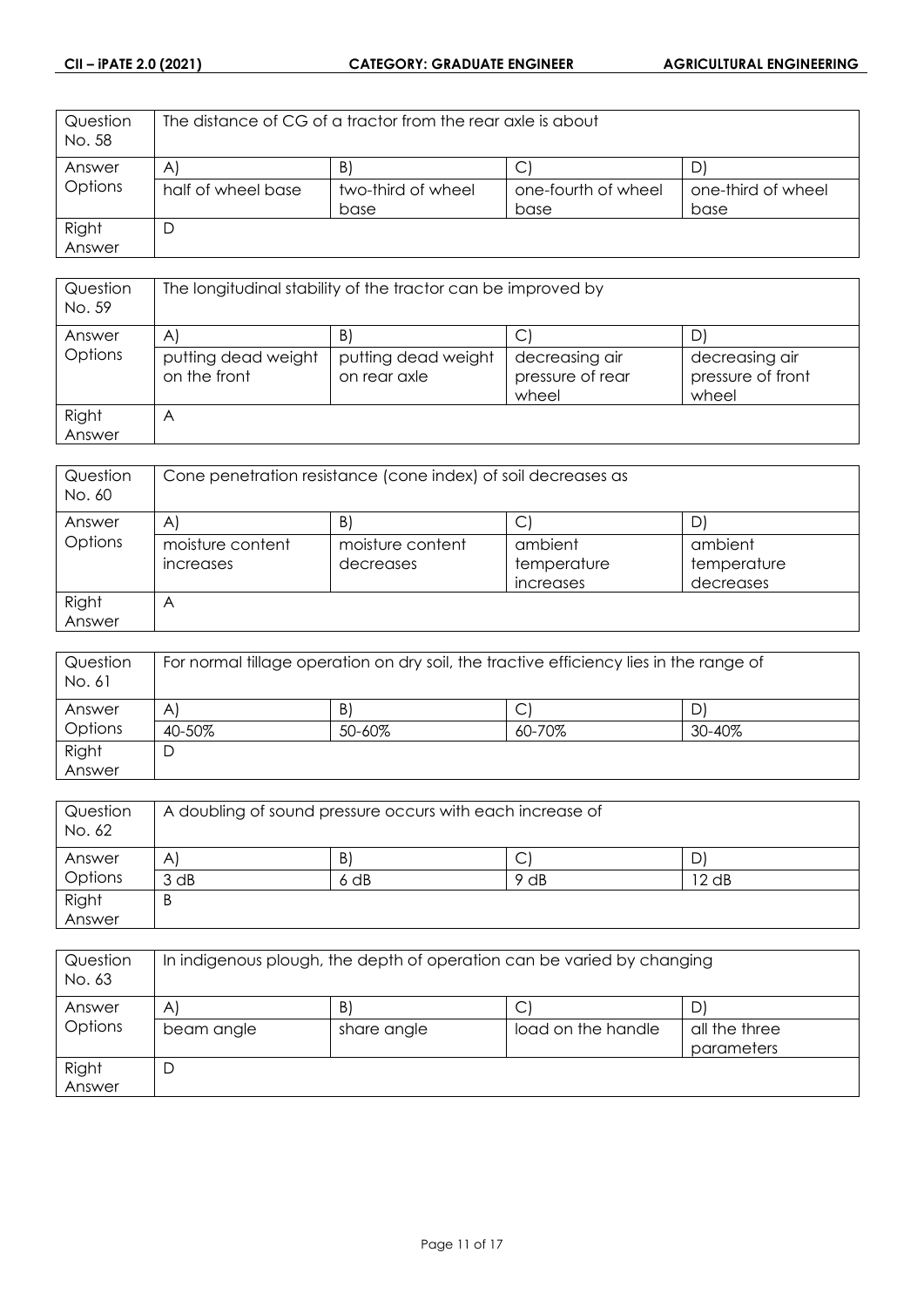| Question<br>No. 64 | The filt angle of disc plough varies in the range of<br>degree. |       |       |           |
|--------------------|-----------------------------------------------------------------|-------|-------|-----------|
| Answer             | $\mathsf{A}$                                                    | Β     | J     |           |
| Options            | $5 - 10$                                                        | 15-25 | 25-35 | $35 - 45$ |
| Right              | B                                                               |       |       |           |
| Answer             |                                                                 |       |       |           |

| Question<br>No. 65 | The depth of cut of sub-soiler normally lies in the range of |          |          |              |
|--------------------|--------------------------------------------------------------|----------|----------|--------------|
| Answer             | A                                                            | B)       |          |              |
| Options            | $5-10$ cm                                                    | 10-20 cm | 20-30 cm | $30 - 60$ cm |
| Right              | D                                                            |          |          |              |
| Answer             |                                                              |          |          |              |

| Question<br>No. 66 | The drum seeder is used for sowing |       |      |         |
|--------------------|------------------------------------|-------|------|---------|
| Answer             | Α                                  | B)    | ◡    | D'      |
| Options            | rice                               | wheat | j∪te | mustard |
| Right              | ٣                                  |       |      |         |
| Answer             |                                    |       |      |         |

| Question<br>No. 67 | In the case of Ultra Low Volume (ULV) sprayer, the application rate lies in the range of |            |            |            |
|--------------------|------------------------------------------------------------------------------------------|------------|------------|------------|
| Answer             | A                                                                                        | B          | С          |            |
| Options            | $0.5 - 9$ I/ha                                                                           | 10-20 l/ha | 20-30 I/ha | 30-50 I/ha |
| Right              | Α                                                                                        |            |            |            |
| Answer             |                                                                                          |            |            |            |

| Question<br>No. 68 | If the disc angle of the disc plough is increased, then |                           |                               |                      |
|--------------------|---------------------------------------------------------|---------------------------|-------------------------------|----------------------|
| Answer             | A                                                       | B.                        |                               |                      |
| Options            | the draft is increased                                  | the draft is<br>decreased | the depth of cut<br>decreased | side draft decreased |
| Right<br>Answer    |                                                         |                           |                               |                      |

| Question<br>No. 69 |              | The function of the share of mould board plough is to |                    |               |
|--------------------|--------------|-------------------------------------------------------|--------------------|---------------|
| Answer             | A            | B                                                     |                    | D             |
| Options            | cut the soil | turn the cut soil                                     | pulverize the soil | lift the soil |
| Right              | Α            |                                                       |                    |               |
| Answer             |              |                                                       |                    |               |

| Question<br>No. 70 | Normally in low land area, paddy is sown by |          |               |              |
|--------------------|---------------------------------------------|----------|---------------|--------------|
| Answer             | A                                           | B        | ◡             | D)           |
| Options            | dibbling                                    | drilling | transplanting | broadcasting |
| Right              | ◡                                           |          |               |              |
| Answer             |                                             |          |               |              |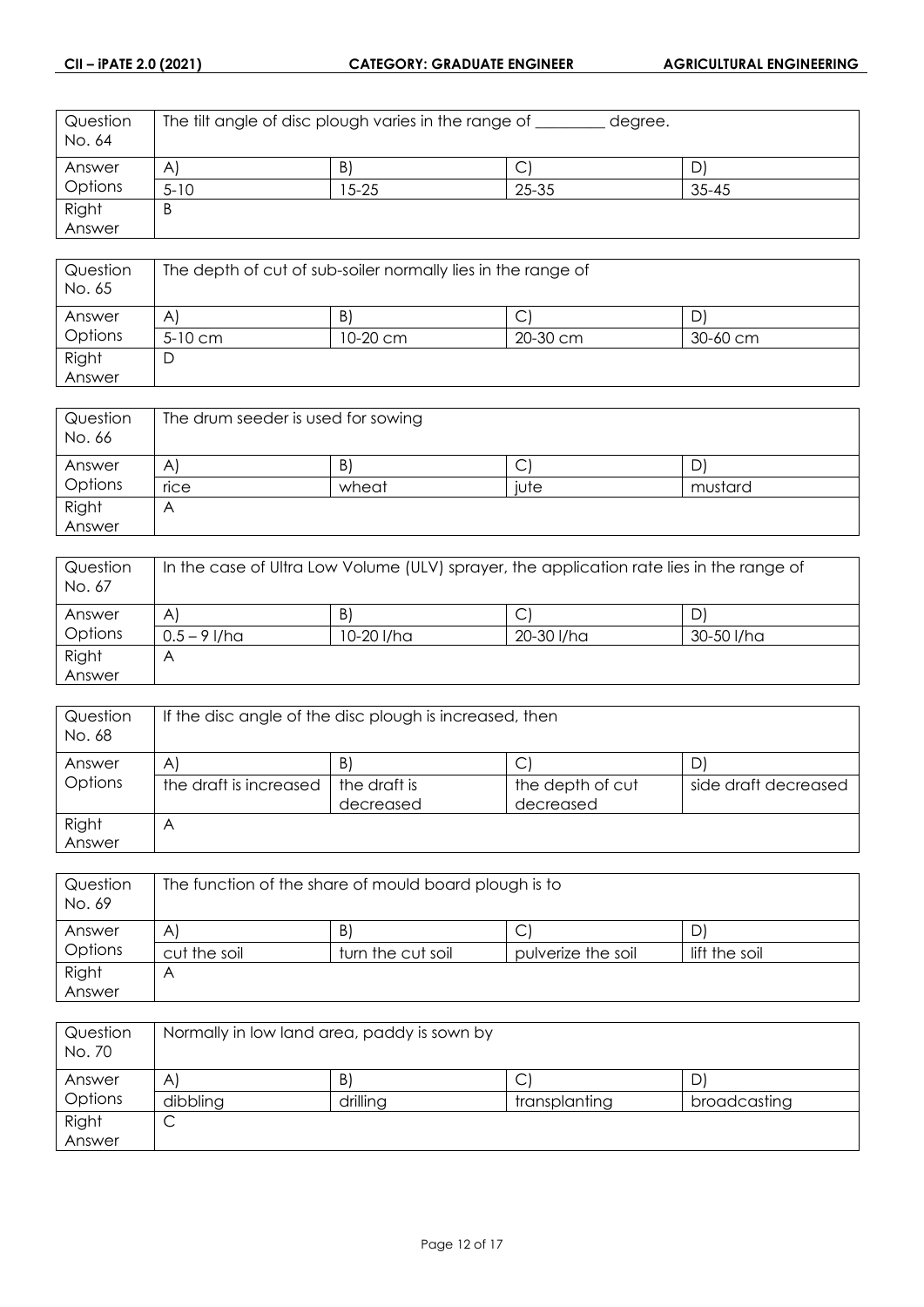| Question<br>No. 71 | In seed drill, metering of the seed is done to |                         |                               |                                  |
|--------------------|------------------------------------------------|-------------------------|-------------------------------|----------------------------------|
| Answer             | $\mathsf{A}$                                   | B                       | C                             | D                                |
| Options            | maintain<br>recommended seed<br>rate           | enhance plant<br>growth | reduce the wastage<br>of seed | maintain uniform<br>sowing depth |
| Right              | A                                              |                         |                               |                                  |
| Answer             |                                                |                         |                               |                                  |

| Question<br>No. 72 | In normal field sprayer, the application rate lies in the range of |             |              |              |
|--------------------|--------------------------------------------------------------------|-------------|--------------|--------------|
| Answer             | A                                                                  | B.          | ◡            |              |
| Options            | 10-50 I/ha                                                         | 50-100 l/ha | 100-200 l/ha | 300-500 l/ha |
| Right              | ┕                                                                  |             |              |              |
| Answer             |                                                                    |             |              |              |

| Question<br>No. 73 | Off-set type disc harrow is used for |                   |                    |               |
|--------------------|--------------------------------------|-------------------|--------------------|---------------|
| Answer             | A                                    | B                 | С                  |               |
| Options            | primary tillage                      | secondary tillage | puddling operation | none of these |
| Right              | Β                                    |                   |                    |               |
| Answer             |                                      |                   |                    |               |

| Question<br>No. 74 | In mould board plough, vertical/down suction is provided for maintaining uniform |              |       |                       |
|--------------------|----------------------------------------------------------------------------------|--------------|-------|-----------------------|
| Answer             | A'                                                                               | B)           | ◡     |                       |
| Options            | width of cut                                                                     | depth of cut | draft | pulverization of soil |
| Right              | Β                                                                                |              |       |                       |
| Answer             |                                                                                  |              |       |                       |

| Question<br>No. 75 | In disc plough, the depth of cut can be increased by |                                 |                          |                       |  |
|--------------------|------------------------------------------------------|---------------------------------|--------------------------|-----------------------|--|
| Answer             | $\mathsf{A}$                                         | B                               | ◡                        |                       |  |
| Options            | decreasing tilt angle                                | increasing<br>operational speed | decreasing disc<br>angle | increasing disc angle |  |
| Right<br>Answer    | D                                                    |                                 |                          |                       |  |

| Question<br>No. 76 | The soil cutting tools are generally made of |                  |           |                  |
|--------------------|----------------------------------------------|------------------|-----------|------------------|
| Answer             | A                                            | B.               | С         |                  |
| <b>Options</b>     | high carbon steel                            | low carbon steel | cast iron | high speed steel |
| Right              | Α                                            |                  |           |                  |
| Answer             |                                              |                  |           |                  |

| Question<br>No. 77 | The disc diameter of disc plough lies in the range of |            |            |          |
|--------------------|-------------------------------------------------------|------------|------------|----------|
| Answer             | Α                                                     | B)         | ◡          |          |
| Options            | $41-51$ cm                                            | $51-61$ cm | $61-71$ cm | 71-81 cm |
| Right              | ◡                                                     |            |            |          |
| Answer             |                                                       |            |            |          |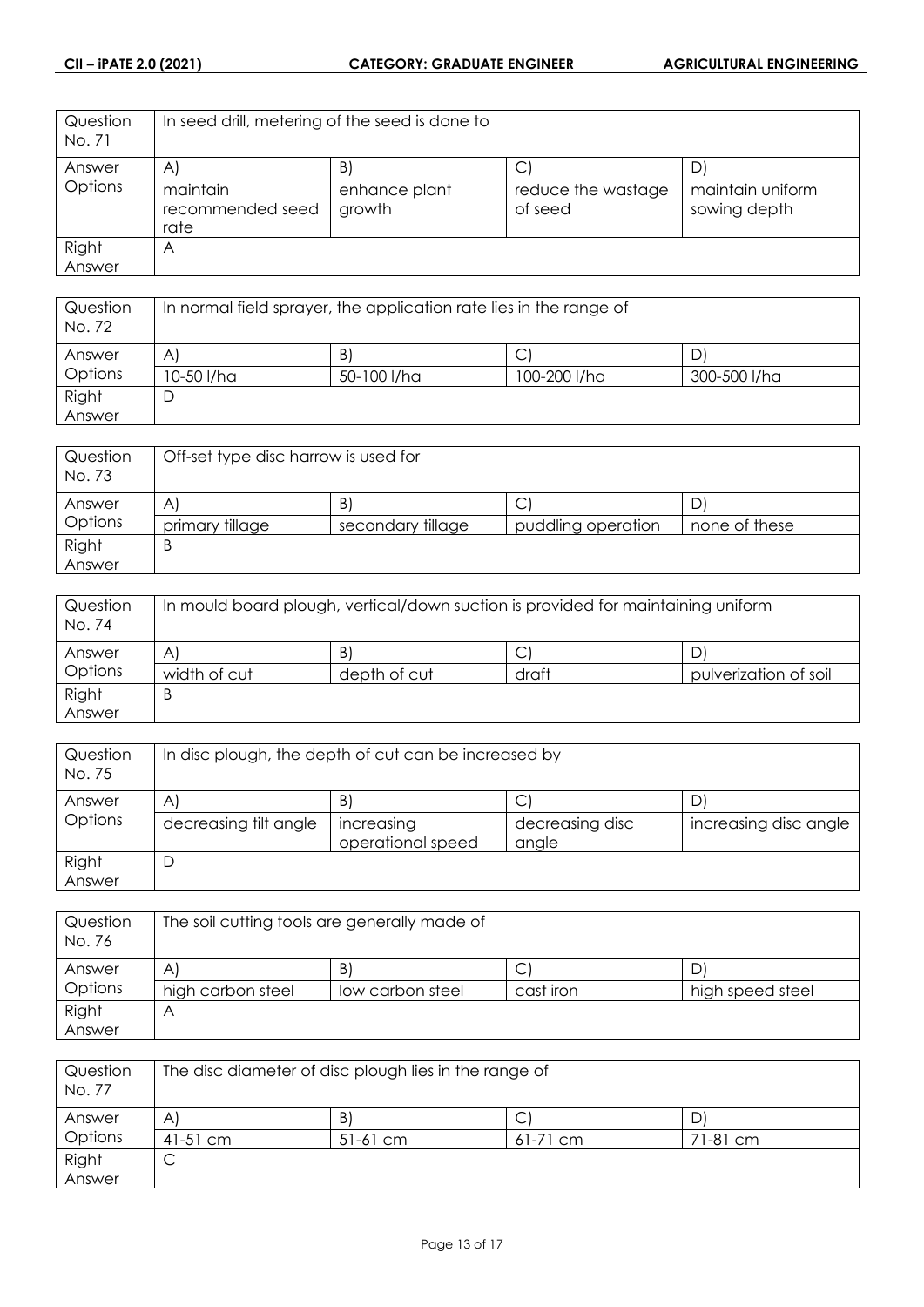| Question<br>No. 78 | Ploughing with tractor mounted mould board plough is done at a speed of |          |           |            |
|--------------------|-------------------------------------------------------------------------|----------|-----------|------------|
| Answer             | $\mathsf{A}$                                                            | B        |           |            |
| Options            | I-3 km/h                                                                | 4-6 km/h | 8-10 km/h | 10-12 km/h |
| Right              | B                                                                       |          |           |            |
| Answer             |                                                                         |          |           |            |

| Question<br>No. 79 | If the filt angle of the disc plough is increased, then |              |                  |                      |
|--------------------|---------------------------------------------------------|--------------|------------------|----------------------|
| Answer             | B<br>A                                                  |              |                  |                      |
| Options            | the draft is increased                                  | the draft is | the depth of cut | side draft increased |
|                    |                                                         | decreased    | increased        |                      |
| Right              | D                                                       |              |                  |                      |
| Answer             |                                                         |              |                  |                      |

| Question<br>No. 80 | The pressure differential across a homogenizing valve is 250 bars. Density of milk is 1032<br>$kg/m3$ . The velocity at which milk comes out from the homogenizer valve is<br>m/s. |    |     |     |
|--------------------|------------------------------------------------------------------------------------------------------------------------------------------------------------------------------------|----|-----|-----|
| Answer             | $\mathsf{A}$                                                                                                                                                                       | B  |     |     |
| Options            | 80                                                                                                                                                                                 | 20 | 180 | 220 |
| Right              | D                                                                                                                                                                                  |    |     |     |
| Answer             |                                                                                                                                                                                    |    |     |     |

| Question | If 4 kPa is the total pressure difference to be overcome by exhaust fan in the spray dryer,             |      |      |      |
|----------|---------------------------------------------------------------------------------------------------------|------|------|------|
| No. 81   | total air flow rate is 30,000 m <sup>3</sup> /h and exhaust fan efficiency is 70%, total electric power |      |      |      |
|          | required for the exhaust fan is<br>kW.                                                                  |      |      |      |
|          |                                                                                                         |      |      |      |
| Answer   | $\mathsf{A}^{\mathsf{r}}$                                                                               | B)   | С    |      |
| Options  | 47.6                                                                                                    | 56.8 | 60.3 | 67.6 |
| Right    | A                                                                                                       |      |      |      |
| Answer   |                                                                                                         |      |      |      |

| Question<br>No. 82 | Which equipment is not a component of freeze-drying process-? |                   |                |                          |  |
|--------------------|---------------------------------------------------------------|-------------------|----------------|--------------------------|--|
| Answer<br>Options  | A<br>Freezing chamber                                         | B)<br>Vacuum pump | С<br>Condenser | 'ل<br>Centrifuge for ice |  |
| Right<br>Answer    | D                                                             |                   |                | separation               |  |

| Question<br>No. 83 | The steady-state refrigeration load in cold storage does not include which one of the<br>following components- |                 |                       |                      |
|--------------------|----------------------------------------------------------------------------------------------------------------|-----------------|-----------------------|----------------------|
| Answer             | $\mathsf{A}$                                                                                                   | B)              |                       |                      |
| Options            | Sensible heat load of                                                                                          | Heat generated  | <b>Heat incursion</b> | Ventilation air heat |
|                    | the fresh produce                                                                                              | inside the room | through the structure | load                 |
| Right              | Α                                                                                                              |                 |                       |                      |
| Answer             |                                                                                                                |                 |                       |                      |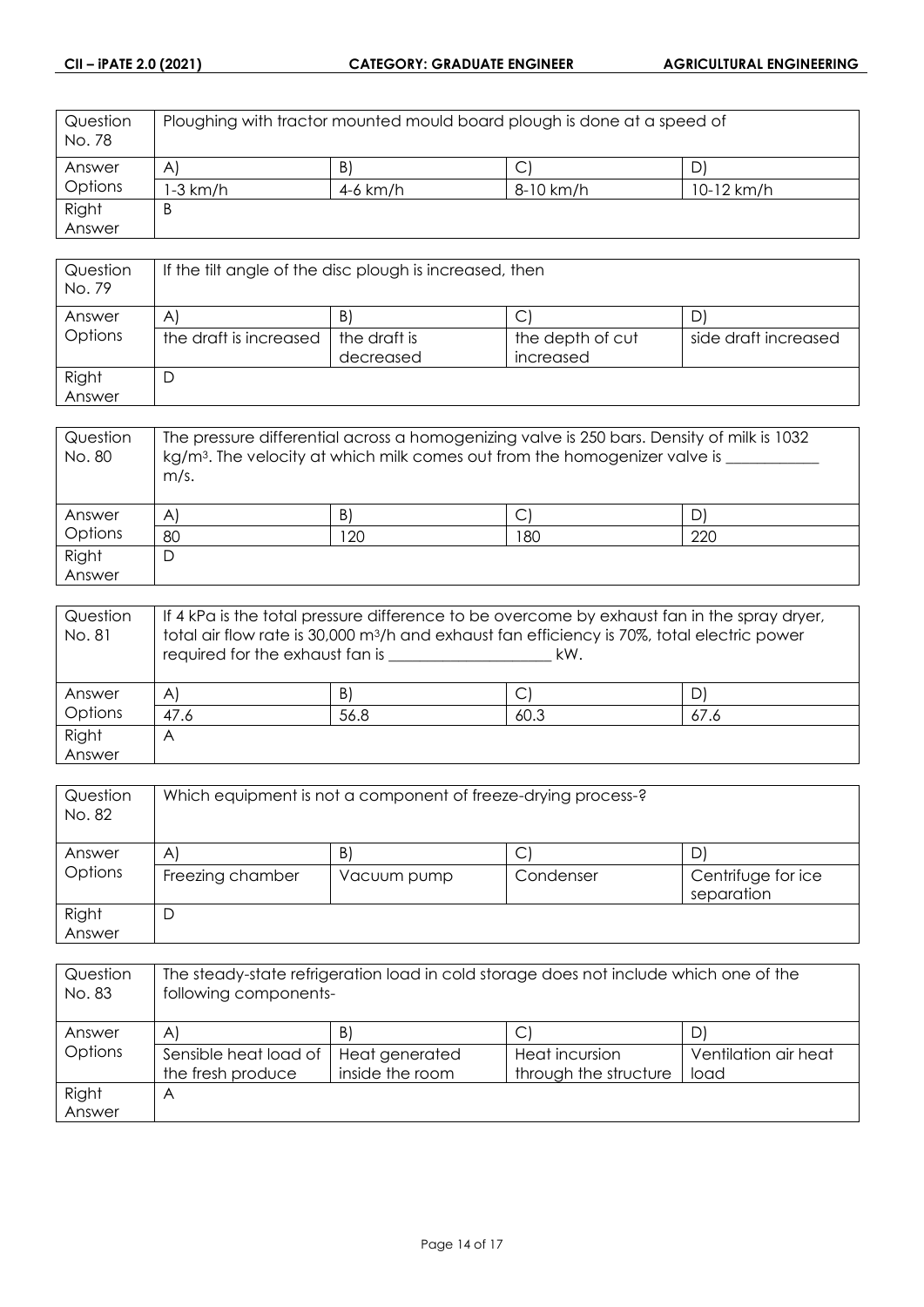| Question<br>No. 84 | Which statement is correct about reverse osmosis and ultra-filtration processes-               |                                                                                                |                                 |                                  |
|--------------------|------------------------------------------------------------------------------------------------|------------------------------------------------------------------------------------------------|---------------------------------|----------------------------------|
| Answer             | $\mathsf{A}$                                                                                   | B                                                                                              | С                               |                                  |
| Options            | Reverse osmosis is a<br>diffusion process<br>while ultra-filtration is<br>a fluid flow process | Reverse osmosis is a<br>fluid flow process<br>while ultra-filtration is<br>a diffusion process | Both are diffusion<br>processes | Both are fluid flow<br>processes |
| Right              | A                                                                                              |                                                                                                |                                 |                                  |
| Answer             |                                                                                                |                                                                                                |                                 |                                  |

| Question<br>No. 85 | The lowest temperature of air which could be attained by evaporative cooling process is- |                    |                    |                 |
|--------------------|------------------------------------------------------------------------------------------|--------------------|--------------------|-----------------|
| Answer             | A                                                                                        | B.                 | С                  |                 |
| Options            | Dew point                                                                                | Wet bulb           | Dry bulb           | Any temperature |
|                    | temperature of air                                                                       | temperature of air | temperature of air | above 0°C       |
| Right              | B                                                                                        |                    |                    |                 |
| Answer             |                                                                                          |                    |                    |                 |

| Question<br>No. 86 | If P=Schmidt number, Q= Sherwood number and R= Reynolds number, then Stanton<br>number can be expressed as |      |      |                   |
|--------------------|------------------------------------------------------------------------------------------------------------|------|------|-------------------|
| Answer             | A                                                                                                          | B)   |      |                   |
| Options            | P/QR                                                                                                       | R/PQ | Q/PR | None of the above |
| Right              | ◡                                                                                                          |      |      |                   |
| Answer             |                                                                                                            |      |      |                   |

| Question<br>No. 87 | The solubility of hydrogen at 1 atm pressure is 0.052 $m3$ (STP)/m <sup>3</sup> -atm and diffusivity of<br>hydrogen through the rubber tube is 1.6 X 10 <sup>-8</sup> m <sup>2</sup> /s. Permeability of gas in rubber tube is |                                         |                                                  |                                                  |
|--------------------|--------------------------------------------------------------------------------------------------------------------------------------------------------------------------------------------------------------------------------|-----------------------------------------|--------------------------------------------------|--------------------------------------------------|
| Answer             | $\mathsf{A}$                                                                                                                                                                                                                   | B.                                      | $\mathsf{C}^{\prime}$                            | D)                                               |
| Options            | 8.32 X 10 <sup>-10</sup> m <sup>3</sup> (STP)/                                                                                                                                                                                 | 7.63 X 10-10 $\text{m}^3(\text{STP})$ / | $3.077$ X 10 <sup>-8</sup> m <sup>3</sup> (STP)/ | $2.803$ X 10 <sup>-8</sup> m <sup>3</sup> (STP)/ |
|                    | $m^2$ -atm-s/m                                                                                                                                                                                                                 | $m^2$ -atm-s/m                          | $m^2$ -atm-s/m                                   | $m^2$ -atm-s/m                                   |
| Right              | A                                                                                                                                                                                                                              |                                         |                                                  |                                                  |
| Answer             |                                                                                                                                                                                                                                |                                         |                                                  |                                                  |

| Question<br>No. 88 | Specific speed of a centrifugal pump can be expressed as |   |              |  |
|--------------------|----------------------------------------------------------|---|--------------|--|
| Answer             | $\mathsf{A}$                                             | B | C            |  |
| Options            | NΩ <sup>2</sup><br>H4                                    |   | ) $\sqrt{N}$ |  |
| Right              | B                                                        |   |              |  |
| Answer             |                                                          |   |              |  |

| Question<br>No. 89 | [(100 x per cent chloride)/per cent lactose] is known as |                    |                  |                   |
|--------------------|----------------------------------------------------------|--------------------|------------------|-------------------|
| Answer             | $\mathsf{A}^{\cdot}$                                     | B                  | C                |                   |
| Options            | Chloride                                                 | Lactose percentage | Chloride-lactose | None of the above |
|                    | percentage                                               |                    | number           |                   |
| Right              | ◡                                                        |                    |                  |                   |
| Answer             |                                                          |                    |                  |                   |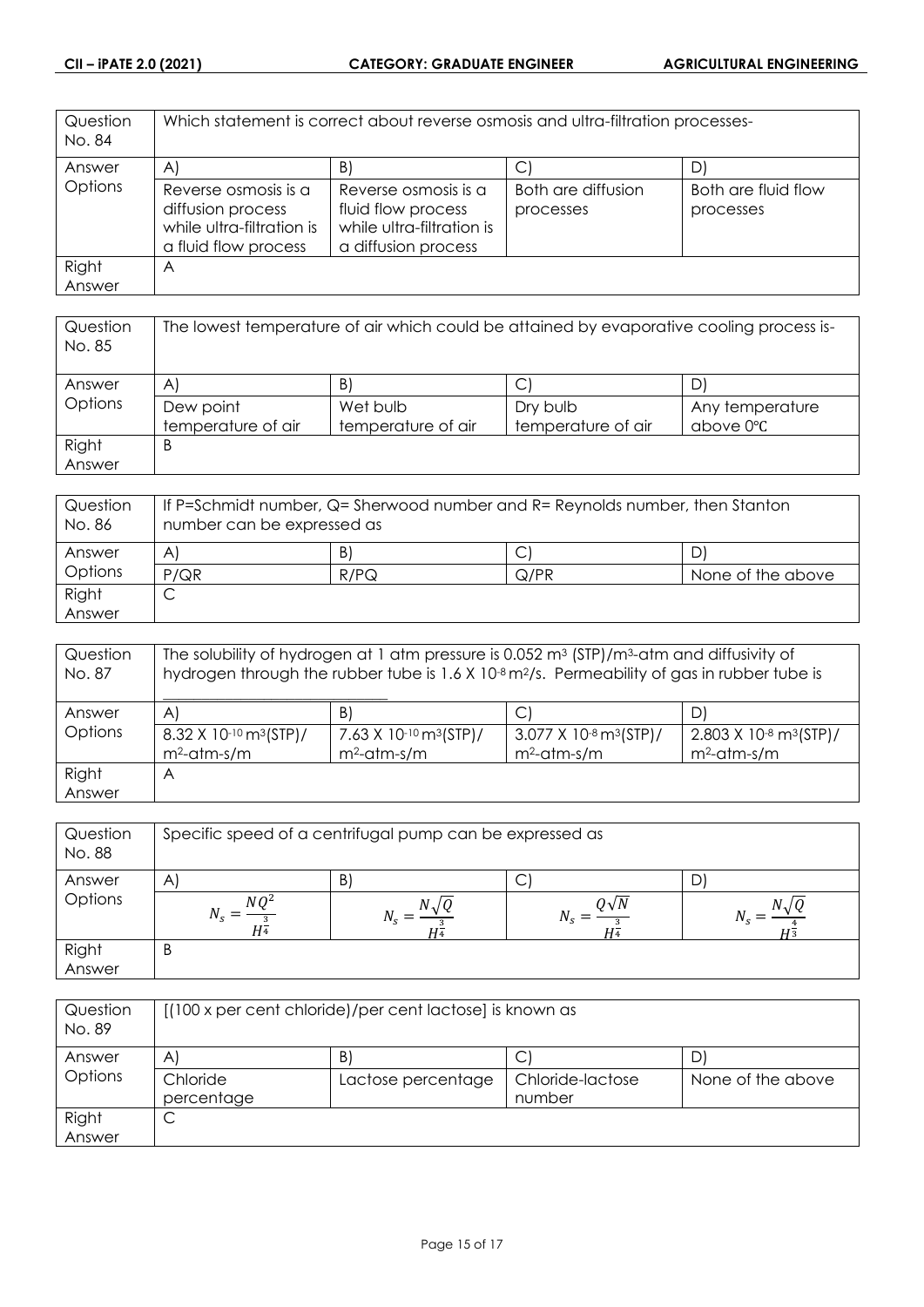| Question<br>No. 90 | Which gas produced in open dumps from the decomposition of biodegradable waste? |         |         |        |
|--------------------|---------------------------------------------------------------------------------|---------|---------|--------|
| Answer             | A                                                                               | B       | ◡       |        |
| <b>Options</b>     | Ethane                                                                          | Methane | Propene | Ethene |
| Right              | B                                                                               |         |         |        |
| Answer             |                                                                                 |         |         |        |

| Question<br>No. 91 | Preheating Temperature of Milk for efficient filtration/clarification |                                 |                                |                                |
|--------------------|-----------------------------------------------------------------------|---------------------------------|--------------------------------|--------------------------------|
| Answer             | A                                                                     | B.                              | ◡                              |                                |
| Options            | 35°C- 40°C                                                            | $60^{\circ}$ C - $65^{\circ}$ C | $75^{\circ}$ C-80 $^{\circ}$ C | $20^{\circ}$ C-30 $^{\circ}$ C |
| Right              | A                                                                     |                                 |                                |                                |
| Answer             |                                                                       |                                 |                                |                                |

| Question<br>No. 92 | Which of the following contains the highest level of Immunoglobulins (Ig) in bovine milk?? |             |            |             |
|--------------------|--------------------------------------------------------------------------------------------|-------------|------------|-------------|
| Answer             | A                                                                                          | B           | Ć          | <u>ں</u>    |
| Options            | Early milk (colostrum)                                                                     | Middle milk | Strippings | Pooled milk |
| Right              | Р                                                                                          |             |            |             |
| Answer             |                                                                                            |             |            |             |

| Question<br>No. 93 | All pathogenic organisms are<br>in nature |             |              |                     |
|--------------------|-------------------------------------------|-------------|--------------|---------------------|
| Answer             | Α                                         | B)          | ◡            |                     |
| Options            | Psychrotrophic                            | Mesophillic | Thermophilic | <b>Thermodurics</b> |
| Right              | В                                         |             |              |                     |
| Answer             |                                           |             |              |                     |

| Question<br>No. 94 | Organisms capable of withstanding pasteurizing temperatures of 63°C/30 min |             |                     |                     |
|--------------------|----------------------------------------------------------------------------|-------------|---------------------|---------------------|
| Answer             | A                                                                          | B           |                     | D                   |
| Options            | Psychrotrophic                                                             | Mesophillic | <b>Thermophilic</b> | <b>Thermodurics</b> |
| Right              | ◡                                                                          |             |                     |                     |
| Answer             |                                                                            |             |                     |                     |

| Question<br>No. 95 | Molds can grow over a pH range of |            |              |               |
|--------------------|-----------------------------------|------------|--------------|---------------|
| Answer             | Α                                 | B          | С            |               |
| Options            | .5 to 9.0                         | 4.5 to 7.5 | 6.00 to 7.50 | none of these |
| Right              |                                   |            |              |               |
| Answer             |                                   |            |              |               |

| Question<br>No. 96 | Which state is the largest milk producing state in India? |           |                |               |
|--------------------|-----------------------------------------------------------|-----------|----------------|---------------|
| Answer             | Α                                                         | B.        | ◡              |               |
| Options            | Guiarat                                                   | Rajasthan | Andhra Pradesh | Uttar Pradesh |
| Right              | ┕                                                         |           |                |               |
| Answer             |                                                           |           |                |               |